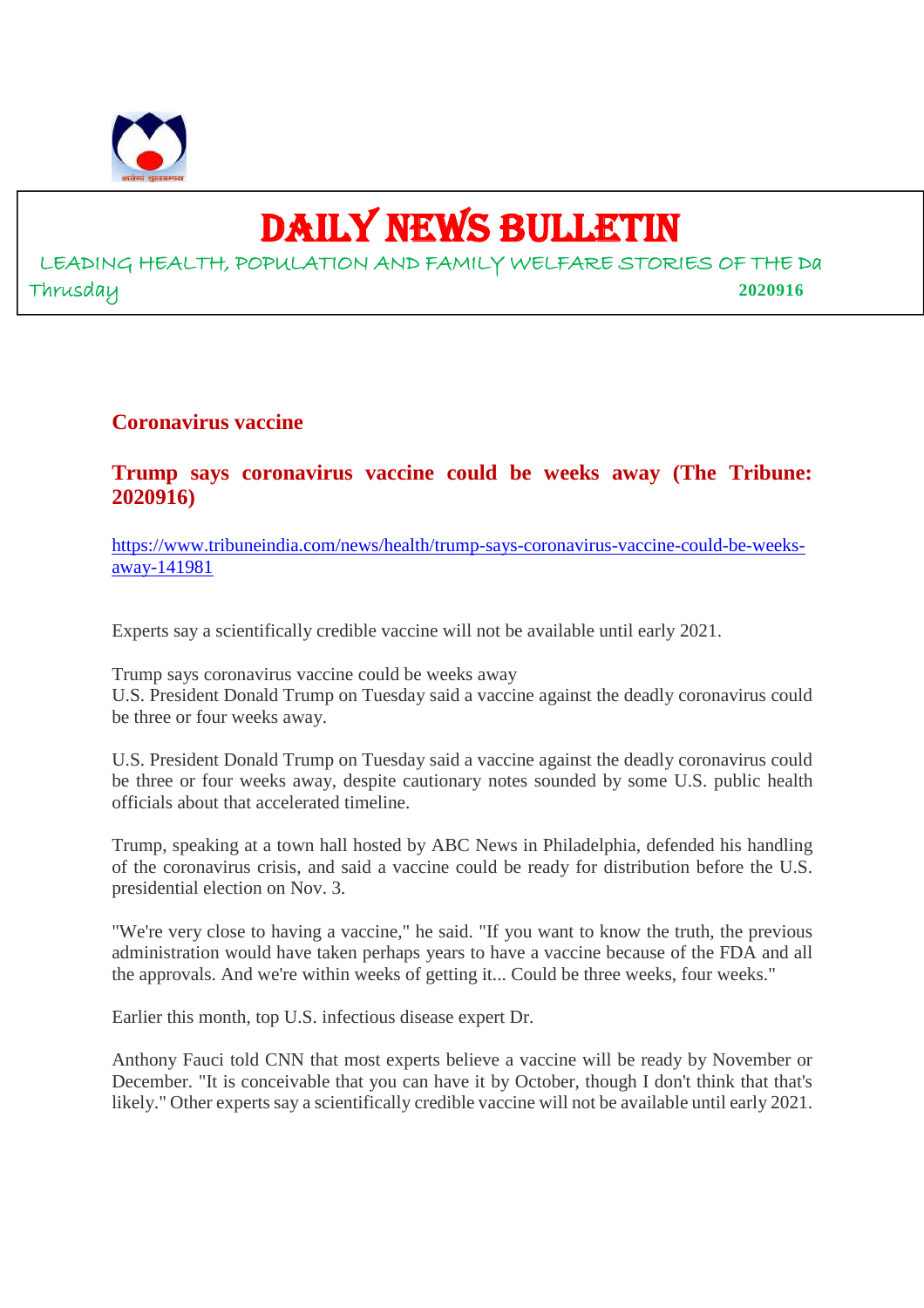Trump bristled at tough questions from uncommitted voters and ABC News host George Stephanopoulos during the town hall meeting, arguing that his decision to impose travel bans on China and Europe had saved thousands, if not millions, of lives.

He also defended Americans who have shunned face masks and social distancing guidelines and said even experts like Fauci had changed their views about those practices during the crisis.

Trump has faced criticism for holding large-scale campaign events in Nevada and other states - events that his adviser Fauci has described as "absolutely" risky.

His Democratic challenger, former vice president Joe Biden, last week accused Trump of "dereliction" of duty in dealing with the pandemic, which has cost millions of jobs.

The United States has reported nearly 6.6 million cases of COVID-19, the disease caused by the virus, the highest number worldwide, and nearly 195,000 deaths. That accounts for 20% of the cases worldwide, although the United States has just 4% of the world's population.

Trump said the United States had several cases because it did more testing than other countries.

He also repeated his claim from early in the pandemic that the virus would disappear on its own, and denied understating the threat of the disease when asked by an audience member why he would "downplay a pandemic that is known to disproportionately harm low-income families and minority communities."

"Yeah, well, I didn't downplay it. I actually, in many ways, I up-played it, in terms of action. My action was very strong," the Republican president, who is seeking reelection on Nov. 3, said.

Trump also provoked mockery on Twitter when he spoke about "herd mentality" instead of "herd immunity," a form of indirect protection from infectious disease that occurs when enough people have become immune through vaccination or previous infections.

"It would go away without the vaccine ... but it's going to go away a lot faster with it," he said. "You'll develop ... a herd mentality."-- Reuters

### **Medical oxygen**

**Absolutely 'no shortage' of medical oxygen at national level: Health secretary (The Tribune: 2020916)**

https://www.tribuneindia.com/news/health/absolutely-no-shortage-of-medical-oxygen-atnational-level-health-secretary-141618

Absolutely 'no shortage' of medical oxygen at national level: Health secretary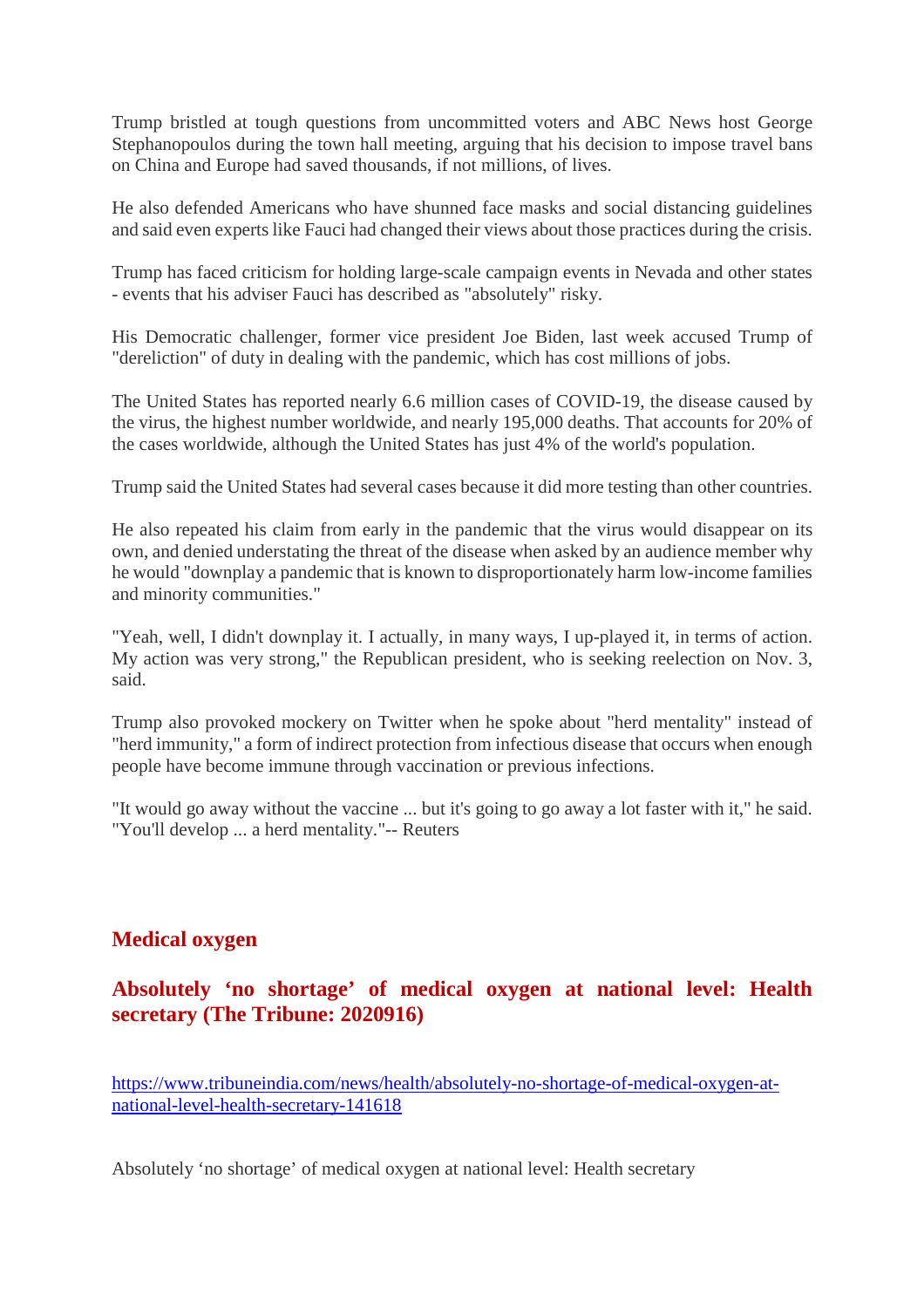A healthcare worker puts a pulse oximeter on a woman's finger to check her oxygen level during a door-to-door survey for the coronavirus disease in Moriya village on the outskirts of Ahmedabad. Reuters

There is absolutely "no shortage" of medical oxygen, vital in the treatment of coronavirus, at the national level, the Union Health Ministry said on Tuesday, while urging states to ensure a proper inventory management at hospital-level and advance planning for timely replenishment so that there is no stockout

Asked if there was an acute shortage of oxygen in different states and there had been deaths due to it, Health Ministry Secretary Rajesh Bhushan said the country's current daily capacity of oxygen production as on date is slightly more than 6,900 metric tonne.

Referring to morning figures, Bhushan at a press briefing said that 3.69 per cent of the COVID-19 patients were on oxygen support, 2.17 per cent were in ICU beds which are with oxygen and 0.36 per cent of the patients were on ventilator support which is again with oxygen. This, he said, amounts roughly to around 6 per cent people in total.

"So what was the oxygen which was being consumed by these people plus that is consumed by non-COVID health services, if that is again taken (as per morning figure) that is 2,800 metric tonnes on a daily basis.

"So if we look at the industries production and their requirement for oxygen it is 2,200 metric tonne which gives a total of 5,000 metric tonne consumption per day and a headroom of 1,900 metric tonne. So speaking at the national level there is absolutely no shortage of oxygen, in fact there is a surplus today morning of 1,900 metric tonnes," he said.

The problem, the official said, happens when there is no inventory management at facilitylevel.

Bhushan stressed that every state should ensure that there is oxygen inventory management at hospital-level and possible stockout alerts are generated so that it can be replenished on time.

"If a shortage is likely then immediate action should be taken to replenish it on time and help should be sought from the Centre," Bhushan said.

He further said that meetings have been held with states and they have also been asked to set up a control room for monitoring the situation of oxygen stock, and a virtual control room has also been set at the central level.

"States should monitor the oxygen availability and use it rationally," he said.

The Union Health Ministry on Monday held a virtual meeting with 29 states and UTs, including Assam, Bihar, Chandigarh, Chhattisgarh, Himachal Pradesh, Jammu and Kashmir, Jharkhand, Kerala, Ladakh, Meghalaya, Nagaland, Delhi, Odisha, Punjab, Puducherry, Tamil Nadu, Tripura, Uttarakhand, Uttar Pradesh and West Bengal, and urged them to ensure adequate oxygen availability in all healthcare facilities and unrestricted intra as well as inter-state movement of oxygen.

Union Health Secretary, Secretary DPIIT Secretary Pharmaceuticals and Secretary Textiles also participated in the meeting.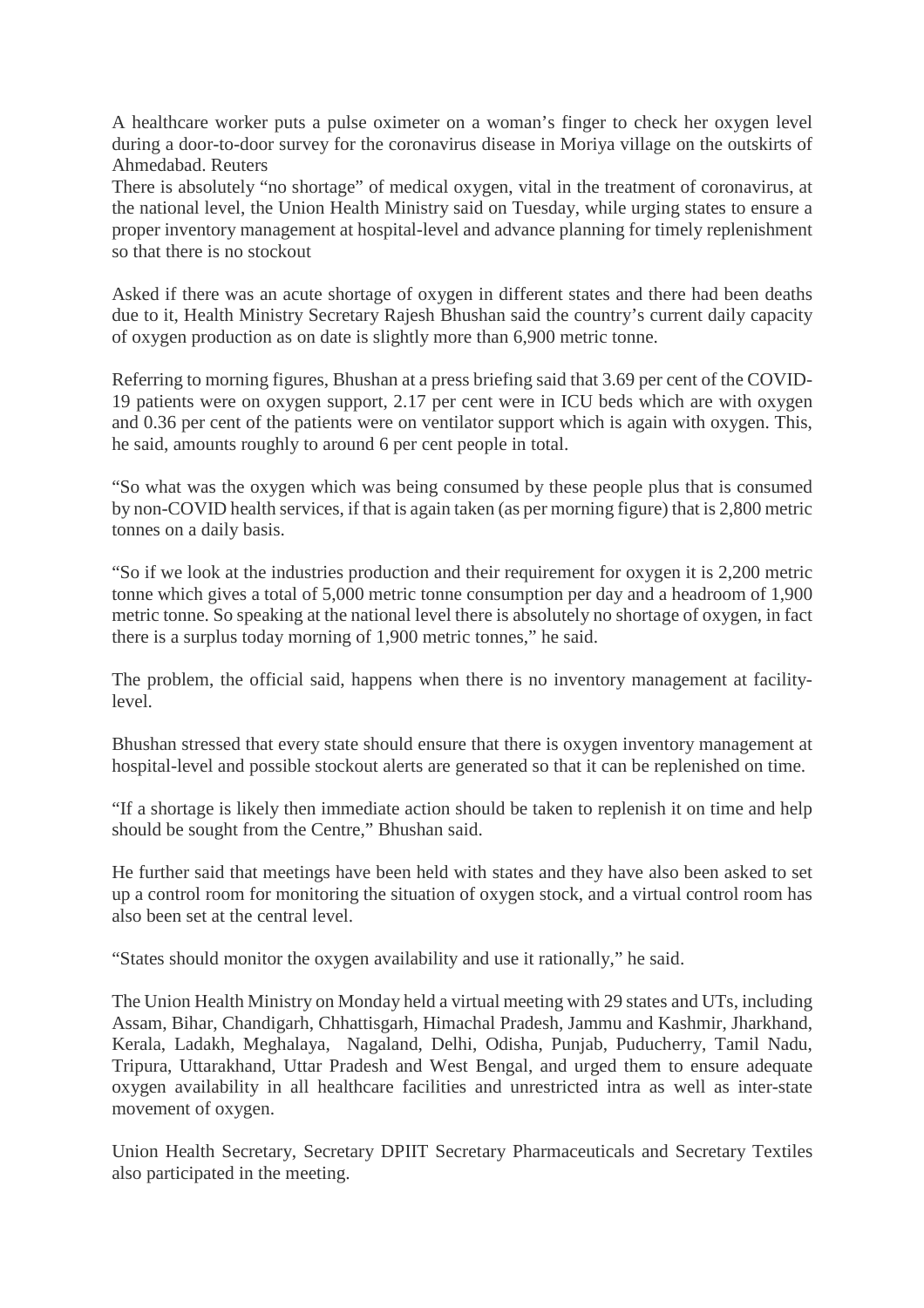It was noted that 11 tankers in the state of Assam supply oxygen to most of the northeastern states.

The states were asked to assess the need and then to press more tankers into action, repurpose similar vehicles for carrying oxygen, and take steps to reduce their turnaround time so that patients do not face any lack of oxygen, the ministry had said in a statement on Monday.

The states were specifically advised to ensure facility wise/hospital-wise oxygen inventory management and advance planning for timely replenishment so that there is no stockout. PTI

### **Russia's COVID-19 vaccine data**

### **Fifteen scientists launch critique of Russia's COVID-19 vaccine data (The Tribune: 2020916)**

https://www.tribuneindia.com/news/health/fifteen-scientists-launch-critique-of-russias-covid-19-vaccine-data-141548

Fifteen scientists launch critique of Russia's COVID-19 vaccine data Photo for representation only.

A group of scientists sent a formal letter to the Lancet on Monday outlining doubts about the accuracy of early data on Russia's COVID-19 vaccine, one of the authors said, adding further fuel to a dispute surrounding the "Sputnik-V" shot.

Fifteen scientists from five countries signed the letter presenting their concerns to the international medical journal, Enrico Bucci, biologist adjunct professor at Philadelphia's Temple University, told Reuters.

Reuters did not see the contents of the letter. The move nonetheless highlights growing concern among scientists about the safety and efficacy of the Sputnik-V vaccine, which the government approved for use before completing full human trials.

The official letter came days after a larger group of scientists - including the 15 - signed an open letter to the Lancet's editor, published on Bucci's personal blog, after the journal published the early-stage trial results from Moscow's Gamaleya Institute.

They said they found patterns in the Phase I/II data, which was peer-reviewed in the journal, that looked "highly unlikely", with multiple participants reporting identical antibody levels.

The Gamaleya Institute did not immediately respond to a request for comment about the formal letter sent on Monday.

Last week the institute rejected the critique contained in the open letter, which was initially signed by 26 scientists but now has 38 signatories.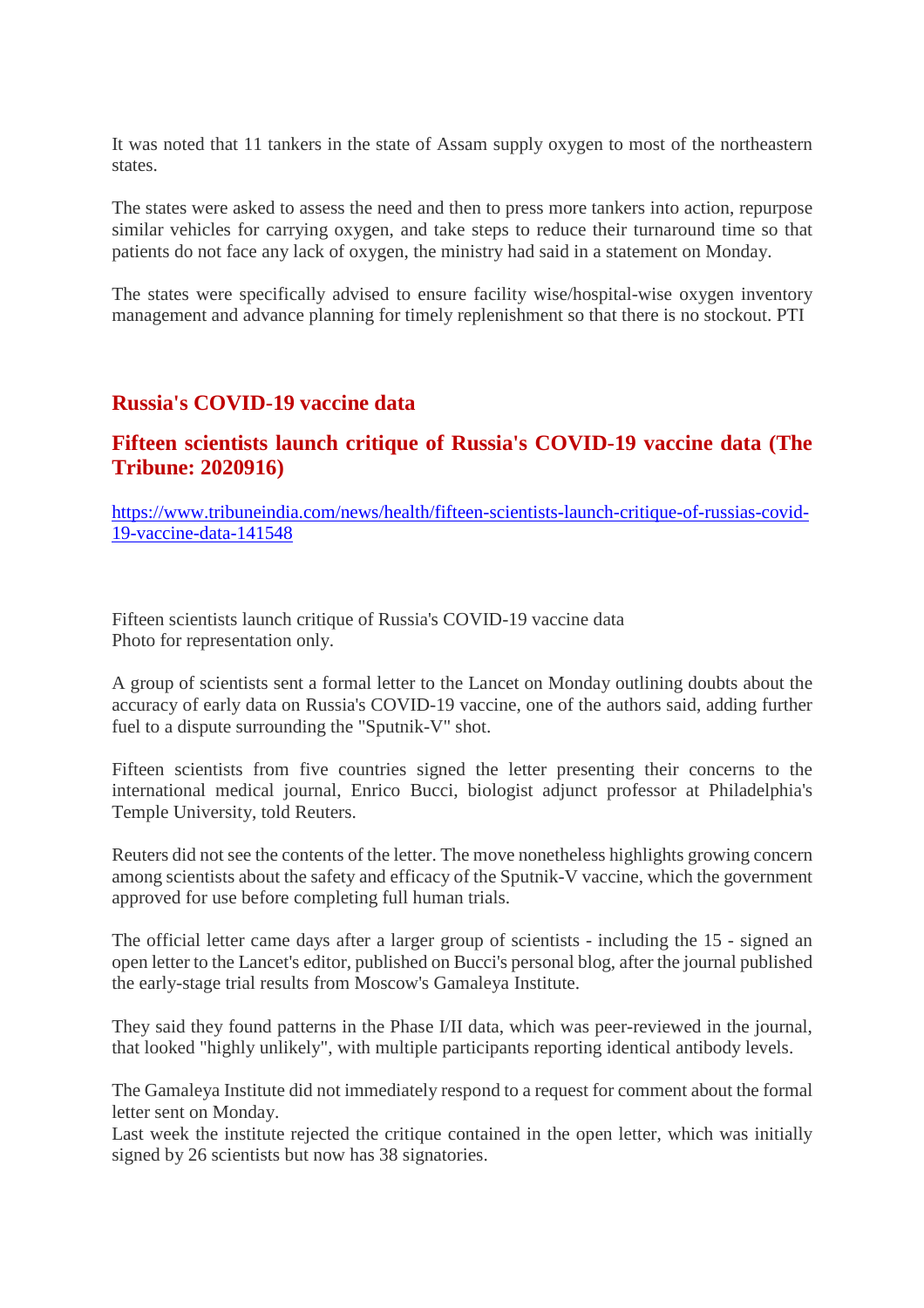"The published results are authentic and accurate and were examined by five reviewers at The Lancet," Denis Logunov, a deputy director at the institute, said in a statement.

He said his institute submitted the entire body of raw data on the trial results to The Lancet.

The Lancet said it had invited the authors of the Russian vaccine study to respond to the questions raised in the open letter by Bucci.

"We continue to follow the situation closely," it added.

Alexey Kuznetsov, Russian assistant health minister, told the Interfax news agency on Sept. 10 that the Gamaleya Institute had already sent detailed answers to the Lancet's editor.

#### 'RESULTS ARE PLAUSIBLE'

Bucci said the blog published last week had drawn wide international support.

"We started with about a dozen of us and now we have reached three times the signatures, with colleagues from the United States, Switzerland, Australia, India, Russia, Great Britain, Japan, Germany, Canada," Bucci said.

He said the formal letter to the Lancet was signed only by 15 scientists with expertise in virology, immunology, pharmaceutical development, research integrity and statistical analysis. Most were Italian, but they also included scientists from Sweden, Britain, the United States and Japan, he added.

"The journal's editor wrote asking us to send him our points of objections and inviting the authors of Russian vaccine's study to respond to our points," said Bucci.

Naor Bar-Zeev, deputy director at John Hopkins Bloomberg School of Public Health, who peer-reviewed the Russian data, last week defended his analysis of the research following the publication of the blog.

"The results are plausible, and not very different to those seen with other AdV vectored products," he said.

The researchers had provided more detail than was needed for the review and responded to his questions "intelligently and in a matter-of-fact and confident but understated manner".

The results of the Russian Phase I/II trials, which involved 76 participants and was conducted in June-July, were published in the Lancet on Sept. 4. They showed that participants developed a positive immune response and no serious side effects, the study's authors said.

A Phase III trial, involving 40,000 participants, was launched on Aug. 26. Around 31,000 people have already subscribed to take part, Health Minister Mikhail Murashko said.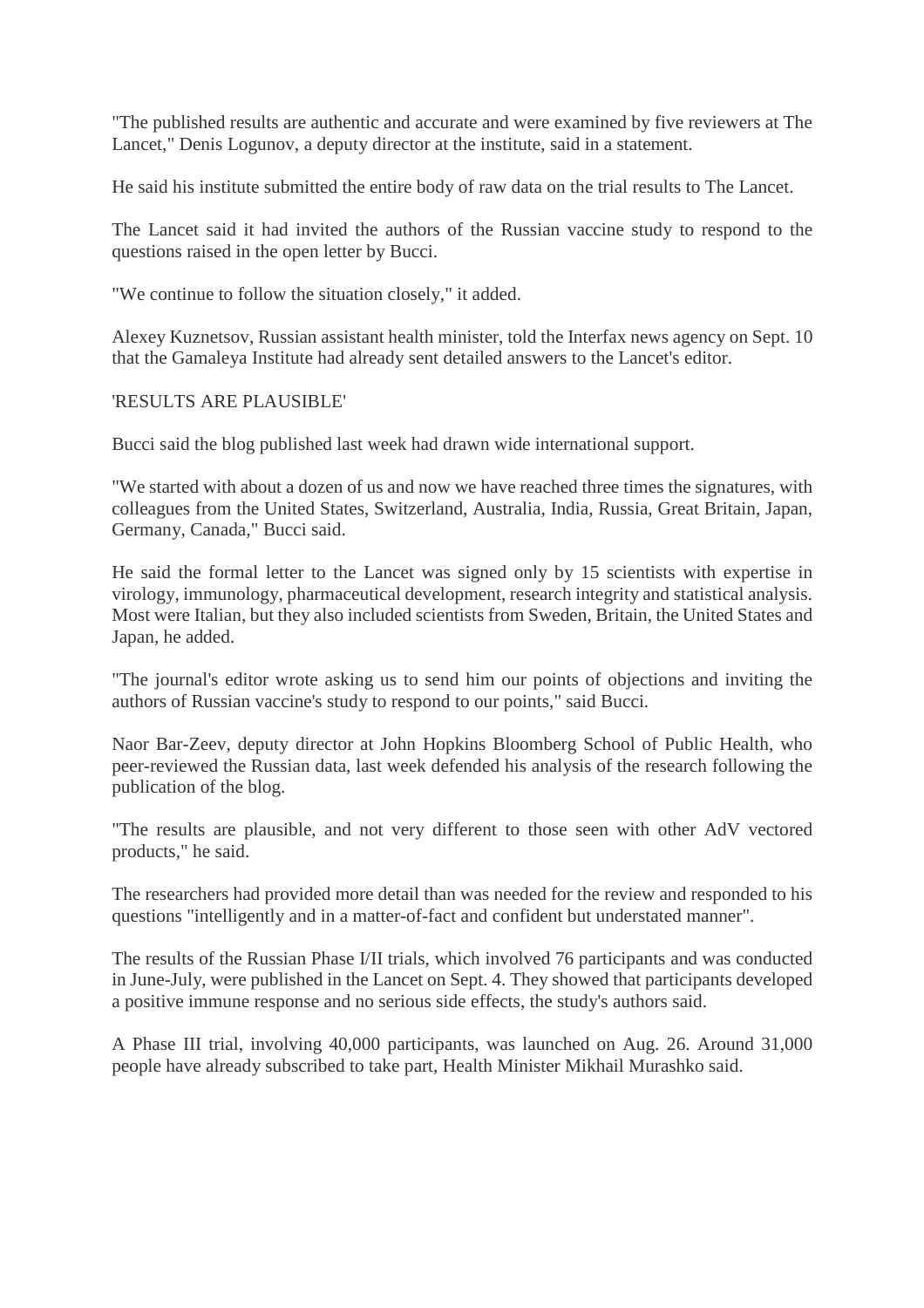### **Oxford Covid vaccine trials in India**

### **Serum Institute gets nod to resume Oxford Covid vaccine trials in India (The Tribune: 2020916)**

https://www.tribuneindia.com/news/health/serum-institute-gets-nod-to-resume-oxford-covidvaccine-trials-in-india-141980

On September 11, phase two and three clinical trial were suspended after "unexplained illness" in a participant

Serum Institute gets nod to resume Oxford Covid vaccine trials in India Photo for representation only.

Drugs Controller General of India (DCGI) Dr V G Somani has gave permission to Serum Institute of India to resume clinical trial of the Oxford COVID-19 vaccine candidate in the country while revoking its earlier order of suspending any new recruitment for phase two and three trial.

The DCGI has, however, put certain conditions like taking extra care during screening, providing additional information in informed consent and close monitoring for adverse events during follow-up of the study which have to be "scrupulously" followed by Serum Institute of India (SII).

SII has also been asked to submit to the DCGI's office details of medication used in accordance with the protocol for management of adverse events.

The DCGI had on September 11 directed Serum Institute of India to suspend any new recruitment in the phase two and three clinical trial of the Oxford COVID-19 vaccine candidate till further orders in the backdrop of pharma giant AstraZeneca pausing the clinical trials in other countries because of "an unexplained illness" in a participant in the study.

On Saturday, British-Swedish biopharmaceutical giant AstraZeneca and the University of Oxford said clinical trials for their coronavirus vaccine have resumed in the UK after the Medicines Health Regulatory Authority's (MHRA) confirmed that the trials were safe.

SII, which has partnered with AstraZeneca for manufacturing the vaccine candidate for COVID-19, on Tuesday submitted the recommendations of the Data and Safety Monitoring Board (DSMB), UK and DSMB, India, and requested for permission to restart enrolment in the clinical trial.

According to Tuesday's order issued by DCGI, the DSMB, UK, recommended that the investigators recommence all immunisation in their clinical trials subject to certain conditions.

DSMB, India, also has recommended to continue the study and enrol the remaining participants in the clinical trial as per protocol subject to certain conditions.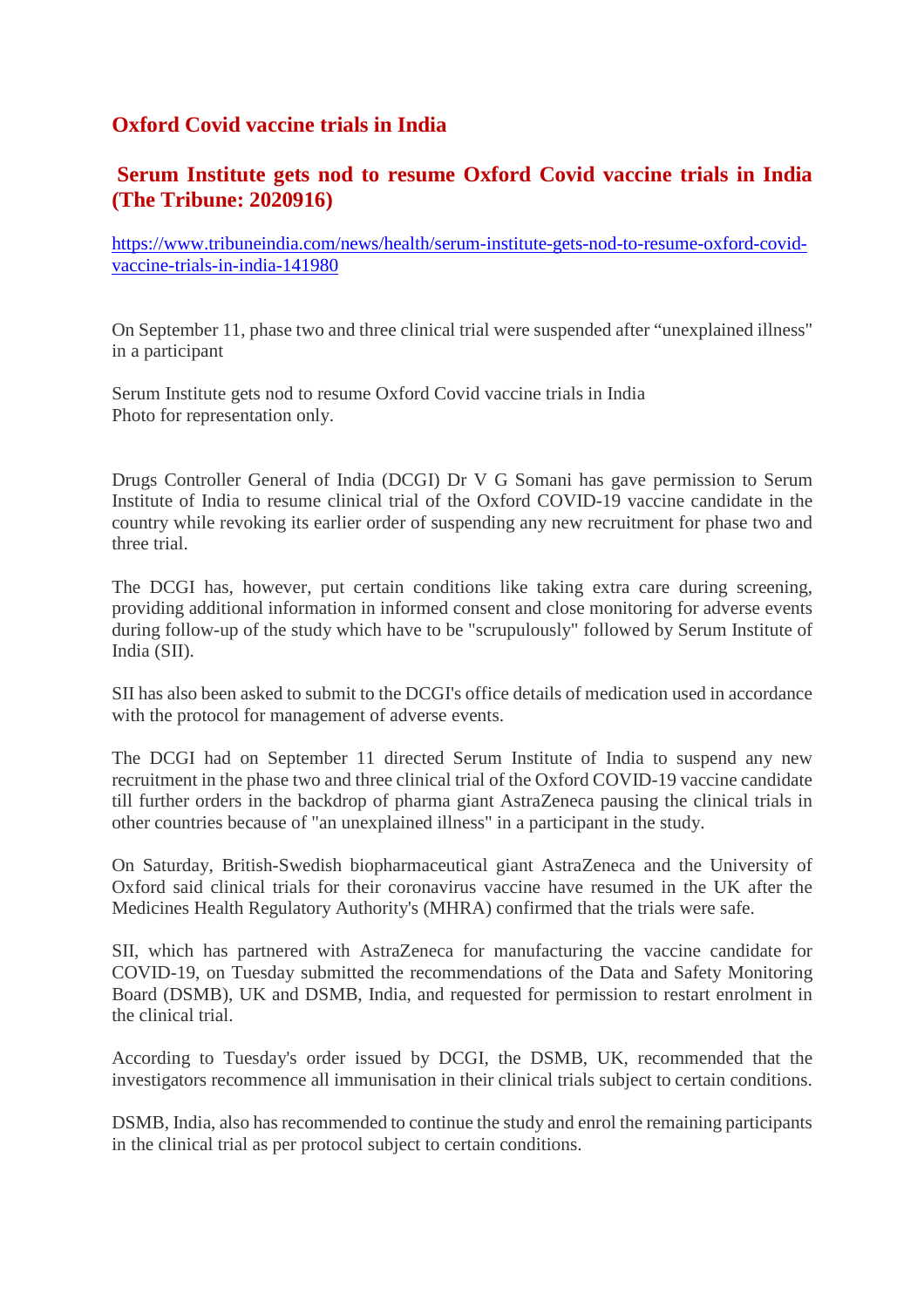According to the order, SII has submitted revised participant information sheet, revised informed consent form and additional safety monitoring plan for the evolved participants.

The Pune-based firm has also submitted a summary of safety follow up of seven days post first vaccination, stating that no serious adverse events were experienced by any of the subjects till the date of the reporting, and the reported adverse events were stated to be mild, resolved on their own and did not have any sequela.

"In view of the above, I Dr V G Somani, Drugs Controller General of India, Central Licensing Authority, after careful examination of your reply and the recommendations of the DSMB in India and in UK revoke herewith the order dated September 11 issued under Rule 30 of the New Drugs and Clinical Trials Rules, 2019.

"You may recommence the clinical trial as recommended by DSMB, India, as per already approved protocol and the provisions laid down under the New Drugs and Clinical Trial Rules, 2019, subject to the conditions mentioned," the order said. PTI

### **Immuno suppressing drugs**

**Immuno suppressing drugs do not increase Covid-19 risk: Study (The Tribune: 2020916)**

**https://www.tribuneindia.com/news/health/immuno-suppressing-drugs-donot-increase-covid-19-risk-study-141540**

Most of these patients are not at any greater risk for Covid-19 than the general population, despite their weakened immune system.

Immuno suppressing drugs do not increase Covid-19 risk: Study Patients on immunosuppressive therapy for common skin and rheumatic diseases like psoriasis and rheumatoid arthritis are not at increased risk for contracting Covid-19

Patients on immunosuppressive therapy for common skin and rheumatic diseases like psoriasis and rheumatoid arthritis are not at increased risk for contracting Covid-19 and should continue taking their medicine as prescribed, say researchers.

According to the study, published in the Journal of the American Academy of Dermatology, most of these patients are not at any greater risk for Covid-19 than the general population, despite their weakened immune system.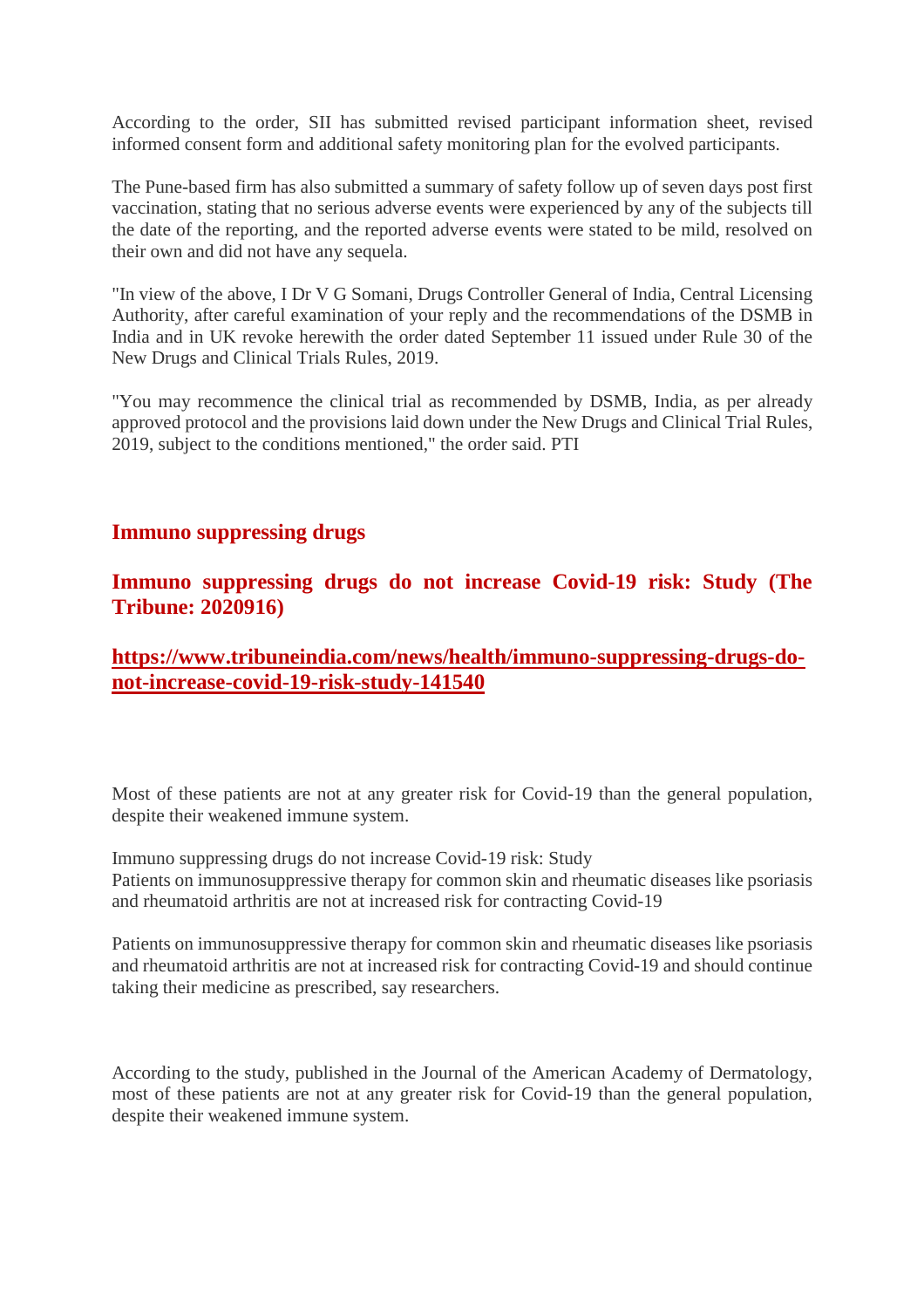"If you require an immune suppressant medication for your condition to be well controlled, you should not be afraid to continue that medication during the pandemic," said study author Jesse Veenstra from Henry Ford Health System in the US.

For the findings, the research team analysed the association between immunosuppressive medications for skin diseases and the risk of Covid-19 infection and outcomes.

Until recently, little was known about managing patients on these medications in the pandemic and whether they may be at increased risk for infection with Covid-19 or related complications because of their weakened immune system.

The team conducted a retrospective analysis of 213 patients who were taking immunosuppressive medication for immune-mediated inflammatory disease.

The patients were tested for Covid-19 between February 1 and April 18 and had been receiving immunosuppressive medication for at least one month prior to being tested for Covid-19.

The findings showed that, of the 213 patients, 36 per cent tested Covid-19 positive and had no greater odds of being hospitalised or placed on a ventilator than the general population.

There was no evidence that any single immunosuppressive medication increased a patient's odds for testing positive or developing serious disease.

Patients prescribed a TNF alpha inhibitor had significantly lower odds for hospitalisation. TNF alpha inhibitors are part of a class of immunosuppressive biologics used to stop inflammation.

"More research is needed to fully explain this finding, but it may suggest that multiple medications further suppress a patient's immune system, thus rendering them more susceptible to Covid-19," Veenstra noted.

### **China coronavirus vaccine**

### **China coronavirus vaccine may be ready for public in November (The Tribune: 2020916)**

https://www.tribuneindia.com/news/health/china-coronavirus-vaccine-may-be-ready-forpublic-in-november-141519

China coronavirus vaccine may be ready for public in November Photo for representation only.

Coronavirus vaccines being developed in China may be ready for use by the general public as early as November, an official with the China Centre for Disease Control and Prevention (CDC) said.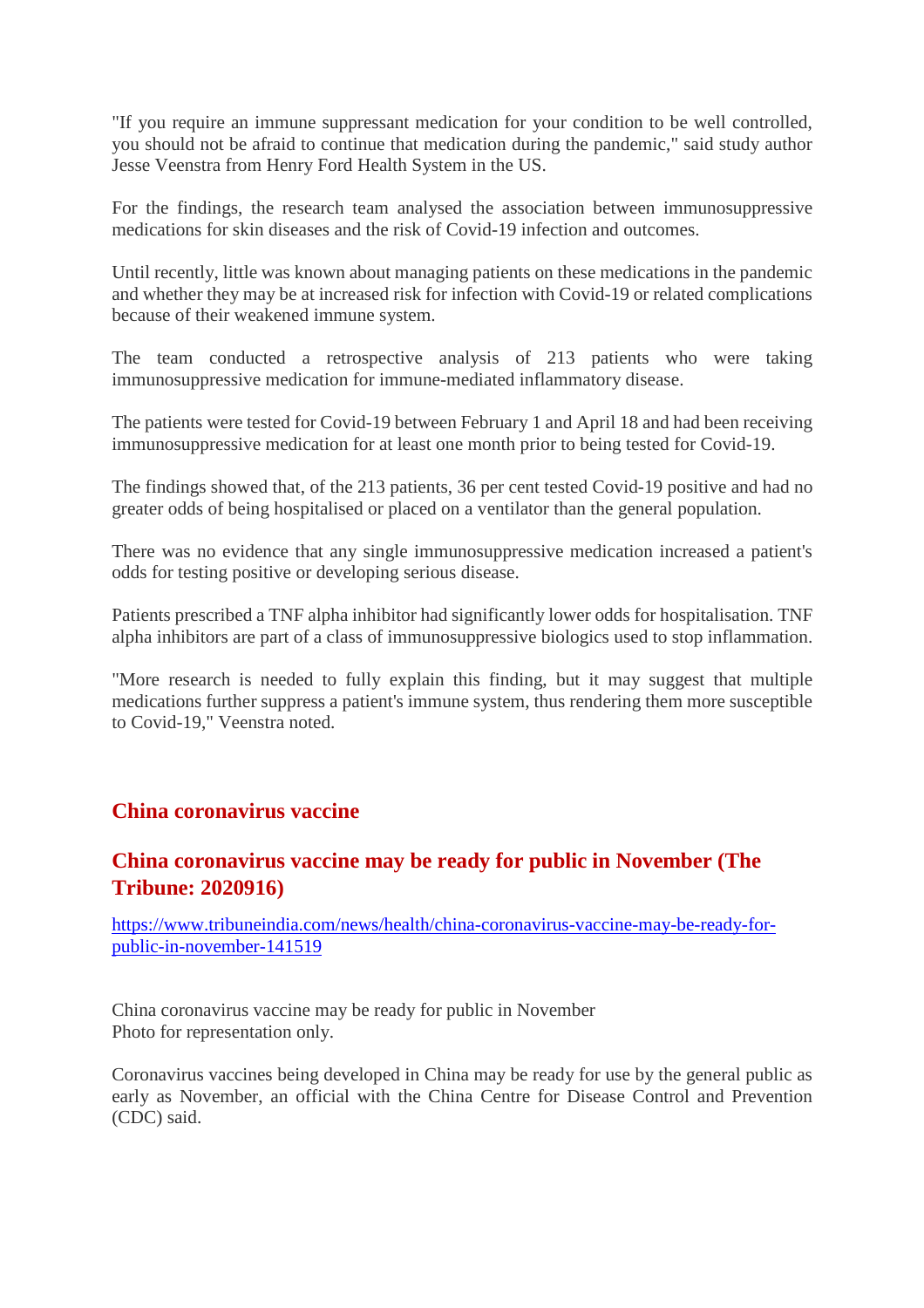China has four COVID-19 vaccines in the final stage of clinical trials. At least three of those have already been offered to essential workers under an emergency use programme launched in July.

Phase 3 clinical trials were proceeding smoothly and the vaccines could be ready for the general public in November or December, CDC chief biosafety expert Guizhen Wu said in an interview with state TV late on Monday.

Wu, who said she has experienced no abnormal symptoms in recent months after taking an experimental vaccine herself in April, did not specify which vaccines she was referring to.

A unit of state pharmaceutical giant China National Pharmaceutical Group (Sinopharm) and U.S.-listed Sinovac Biotech are developing the three vaccines under the state's emergency use programme. A fourth COVID-19 vaccine being developed by CanSino Biologics was approved for use by the Chinese military in June.

Sinopharm said in July that its vaccine could be ready for public use by the end of this year after the conclusion of Phase 3 trials.

Global vaccine makers are racing to develop an effective vaccine against the virus which has killed more than 925,000 people. Leading Western vaccine makers pledged earlier this month to uphold scientific study standards and reject any political pressure to rush the process.

### **India hits 5 million, and cases yet to peak (Hindustan Times: 2020916)**

**https://epaper.hindustantimes.com/Home/ArticleView**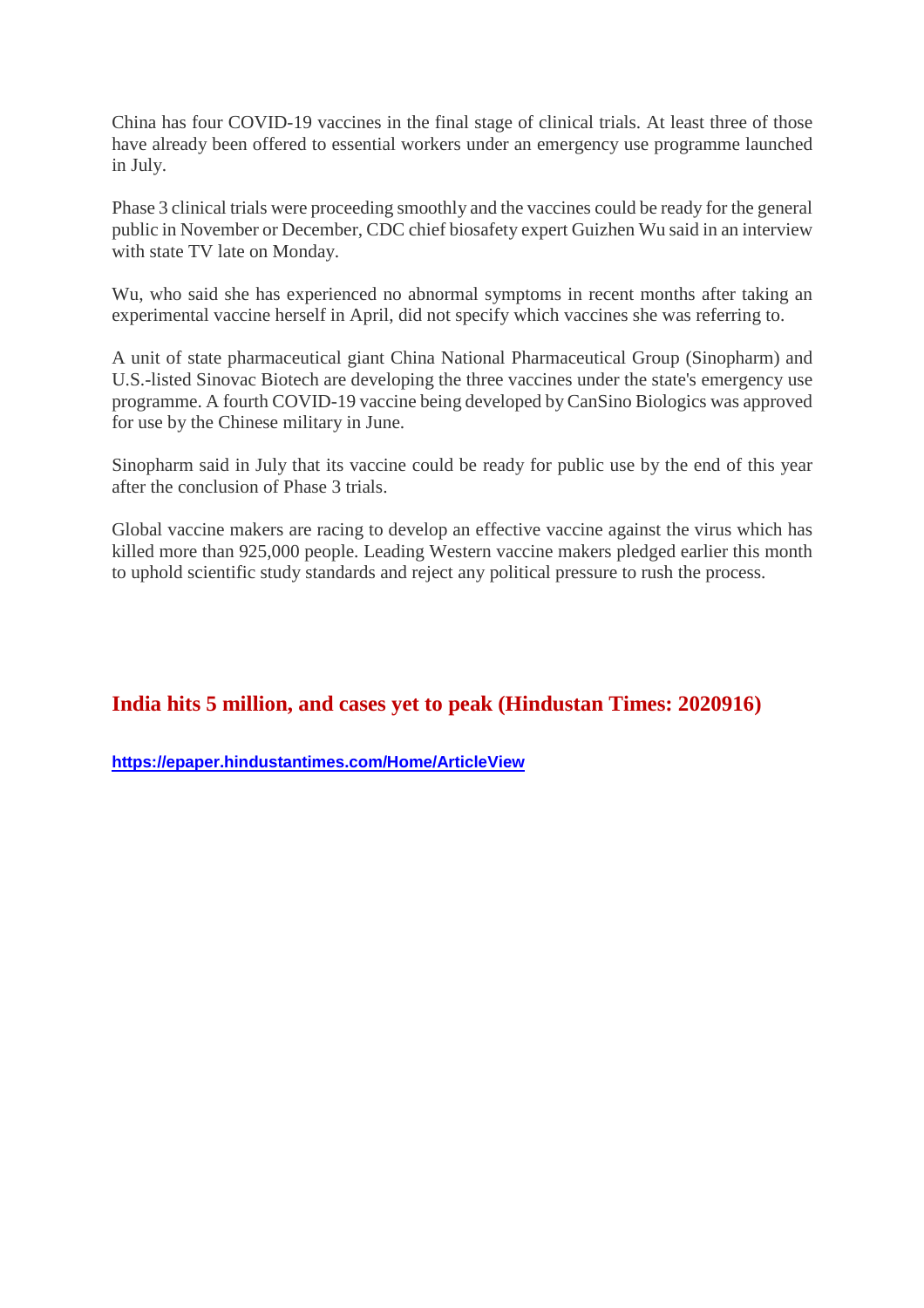

The number of coronavirus infections in India crossed the 5 million mark with 91,136 new cases reported on Tuesday, as Covid-19 cases continued to rise at an alarming rate in the nation with the worst-ever recorded case rate.

India's tally of total cases stands at 5,017,914, behind only the United States, which at 6.76 million confirmed infections, is the worst-hit nation in the world. Also, 1,284 new deaths were reported on Tuesday, taking the nationwide death toll to 82,091. A total of 3,937,066 people who have been infected have so far recovered, according to HT's dashboard.

At 998,757, the number of active cases in the country was a little below the million mark till late Tuesday night.

India now accounts for nearly one-sixth of all Covid-19 cases recorded worldwide since the outbreak originated in China nine months ago.

The country also has the worst-ever daily infection rate recorded anywhere in the world. The seven-day average of daily cases in India stands at 93,334, much higher than the peak in the US — where the number touched 69,373 for the week ending June 25, according to worldometers.info.

Unlike the US, India's trajectory has shown no indication of a peak so far and has also been growing steady. The seven-day average has increased 50.7% in the last 30 days — it was 61,933 on August 17.

In terms of deaths, though, India has fared much better. The case fatality rate (CFR) — the proportion of infected people who have died from the disease — is 1.64%, which is not only better than the global average of 3.16%, but has also been improving steadily. The CFR in the US is 2.95%, and in Brazil it is 3.04%.

The rapid increase in daily cases has meant that active cases in India have been seeing a near steady increase. Active cases — which is calculated by subtracting the number of deaths and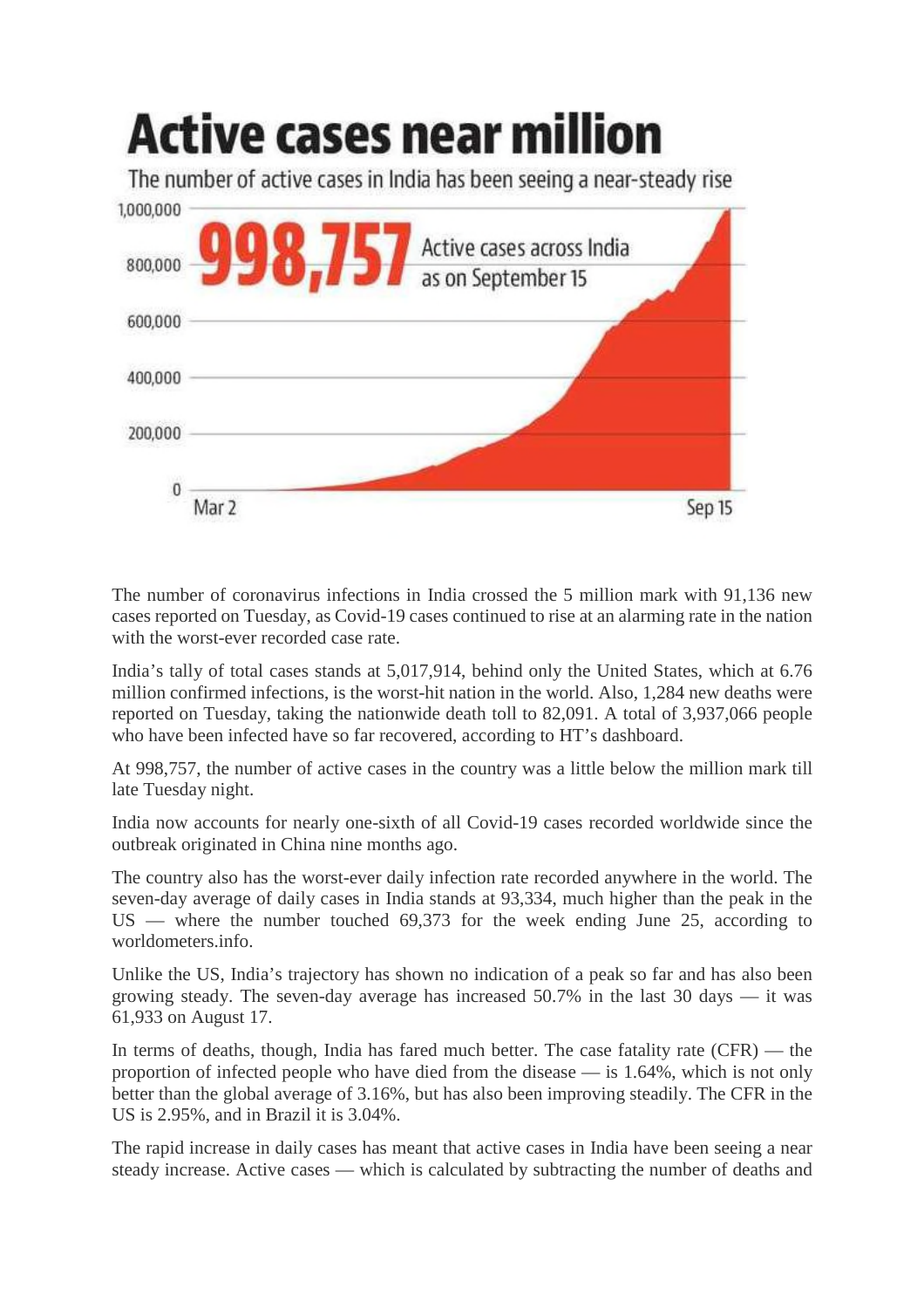recoveries from the total caseload — is a key metric because it reflects the toll on a region's health care facilities. In the past 30 days, active cases have increased from 672,269 to 998,757— a rise of nearly 50%.

One of the key characteristics of the outbreak in India so far has been that almost all of the country's hot spot regions are still seeing a rising curve. The seven-day average of daily cases in Maharashtra, which has the highest caseload, has nearly doubled — from 11,406 to 22,012 in the last 30 days. In Andhra Pradesh, on the second spot, this number has increased from 8,726 to 9,798, and in Karnataka it has grown from 7,276 to 9,011.

Tamil Nadu (on the third spot) is one of the regions that appear to be experiencing a prolonged plateau — daily cases have dropped marginally from 5,876 to 5,610 in 30 days.

In Delhi, average daily cases have nearly quadrupled in the same time period — from 1,033 to 4,094. At the start of August, Delhi was one of the only regions in India that had successfully contained its outbreak when average daily cases dropped to under 1,000. Cases, however, spiked again and are now at an all-time high. To be sure, Delhi's increase in cases has come with a record rise in daily tests.

Testing, in fact, has been one of the spheres where the country has reported massive improvements. Average daily tests across the country have increased from nearly 780,000 to 1,100,000 in the last 30 days.

The government said on Tuesday that India has "learnt from the experience of nations" that suffered high mortalities. India was able to "distribute the curve" of coronavirus infections due to the nationwide lockdown enforced at the end of March, government officials said during the Union health ministry's weekly press briefing. "The US and European nations experienced a peak, then the cases dropped down and now there's a second wave. We took our lesson from them and distributed the curve in a way that we did not have many deaths. It was because we had an effective lockdown, we did not have a huge peak at all," said ICMR director general Dr Balram Bhargava.

### **Covid-19: What you need to know today (Hindustan Times: 2020916)**

https://epaper.hindustantimes.com/Home/ArticleView

In Dispatch 156, I wrote about why it did not make sense to use rapid antigen tests all the time, or be overly dependent on them — like Delhi continues to be.

To recap, such tests give out too many false negative results (identifying an infected person as uninfected) to be reliable. And the protocol in place (which, to make things worse, isn't strictly followed by anybody) of ensuring symptomatic individuals who test negative in a rapid antigen test are administered a molecular test such as the RT-PCR one as a follow-up is pointless — at least 40% and as high as 80% of those infected with Sars-CoV-2, the virus which causes the coronavirus disease (Covid-19), are asymptomatic.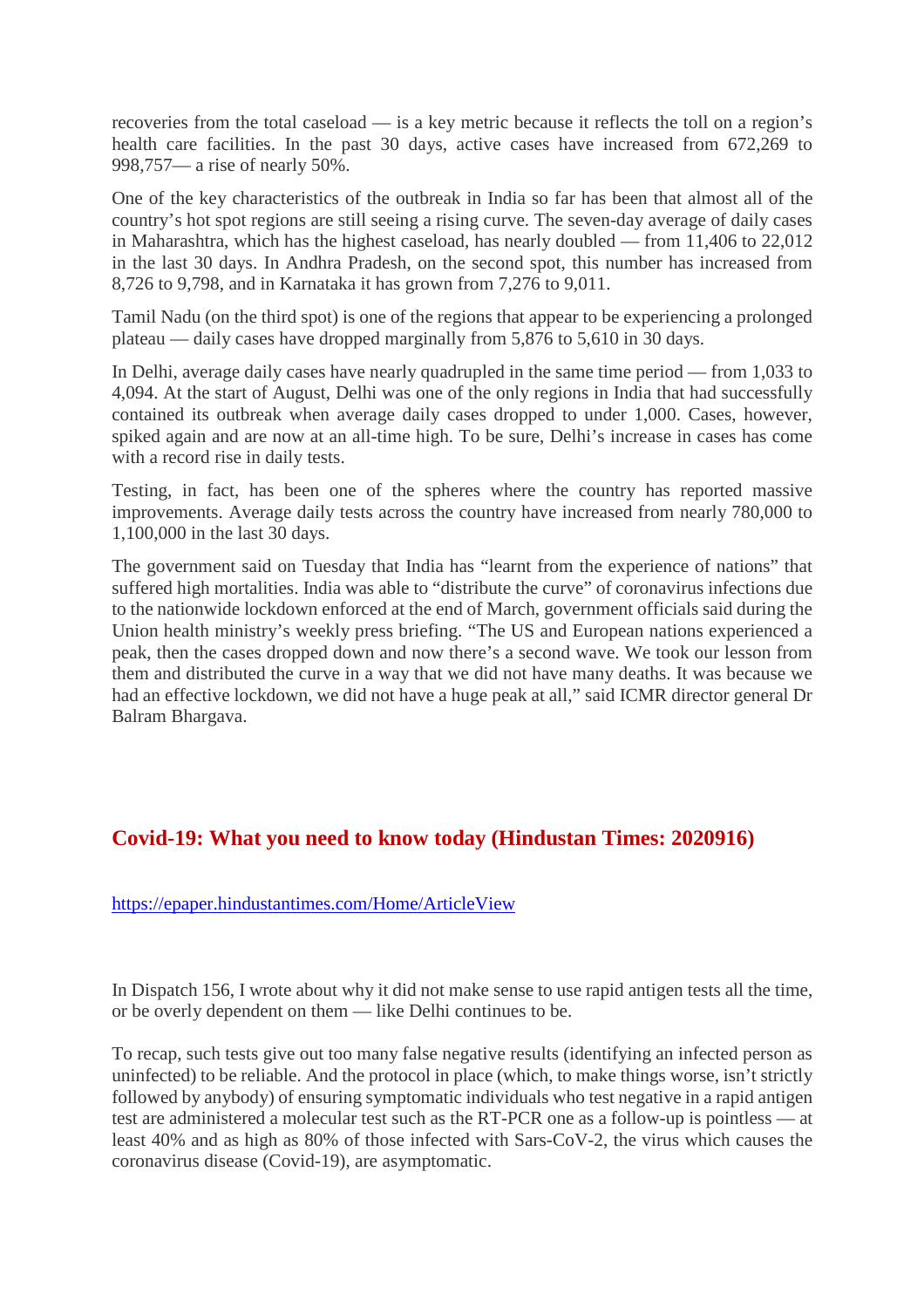Sure, there is a context in which it makes sense to use rapid antigen tests. After all, they provide results within the hour, as compared to the minimum of 24 hours it takes for an RT-PCR test (and in practice, with logistical delays and backlogs, this goes up to three to four days sometimes). So, in containment zones, in airports and railway stations, and ahead of public events (such as the JEE and NEET entrance examinations; no test was administered the candidates, frittering away a great opportunity to test a large number of people) — wherever time is a constraint — it makes sense to use rapid antigen tests. And sure, it makes sense to ensure that a follow-up RT-PCR test is administered to symptomatic individuals testing negative in an antigen test.

I have previously suggested a hack that could make antigen tests more accurate — two tests administered in parallel to two samples from the same patient (if there is a discrepancy between the two results, a molecular test is administered). This reduces the chances of a false negative by half.

Finally, I have also written about new rapid antigen tests (one was launched by Abbott Laboratories, but only in the US recently), which are fast, inexpensive, and as accurate as molecular tests. We must get those. At the time of writing the column referred to in the first instance — it also mentioned Uttar Pradesh and Bihar, two other states overly dependent on rapid antigen tests — I did not expect that an opportunity to use a real-life example to explain why such tests shouldn't be used indiscriminately would present itself in a few days. The math presented in that column was simple, but because it concerned a hypothetical situation, administrators in Delhi, Lucknow and Patna may have missed its import.

And so, with that elaborate prelude, let's look at Exhibit A: The Delhi assembly.

This is what we know: 50 lawmakers attended the Delhi assembly's special one-day session on Monday. All of them had previously taken RT-PCR tests, but not all the results had come in by Monday morning. A rapid antigen test was administered to these lawmakers. It isn't immediately clear how many were administered the test. It was also administered to assembly officials and journalists covering the session. One MLA tested positive and was immediately sent into quarantine. The others tested negative, and the session began. The positive RT-PCR results of two MLAs came even as the session was in progress — they left the assembly immediately, but, by then, their colleagues had been exposed to them. While all 47 of them have tested negative, they have shared a closed room (a large one) with the two lawmakers, should ideally go into quarantine, and have themselves tested after five days (if they are infected, it will show up by then).

Delhi's administrators, who continue to rely overly on antigen tests (last week, these accounted for 83% of the total 397,722 tests conducted), couldn't have asked for a better demonstration of their (the tests') inaccuracy, and how the erroneous results could, in turn, have cascading implications. Delhi chief minister Arvind Kejriwal was in the House at the time, although it isn't clear whether he came in contact with the infected lawmakers. A mere greeting, or passing an infected person in the corridor, is unlikely to be dangerous — the infection comes from prolonged exposure. But, building on several research studies, a bunch of talking heads in a room are more at risk than a bunch of silent ones.

I hope those plexiglass partitions in Parliament are tall enough.

© 2020 All Rights Reserved. Powered by Summit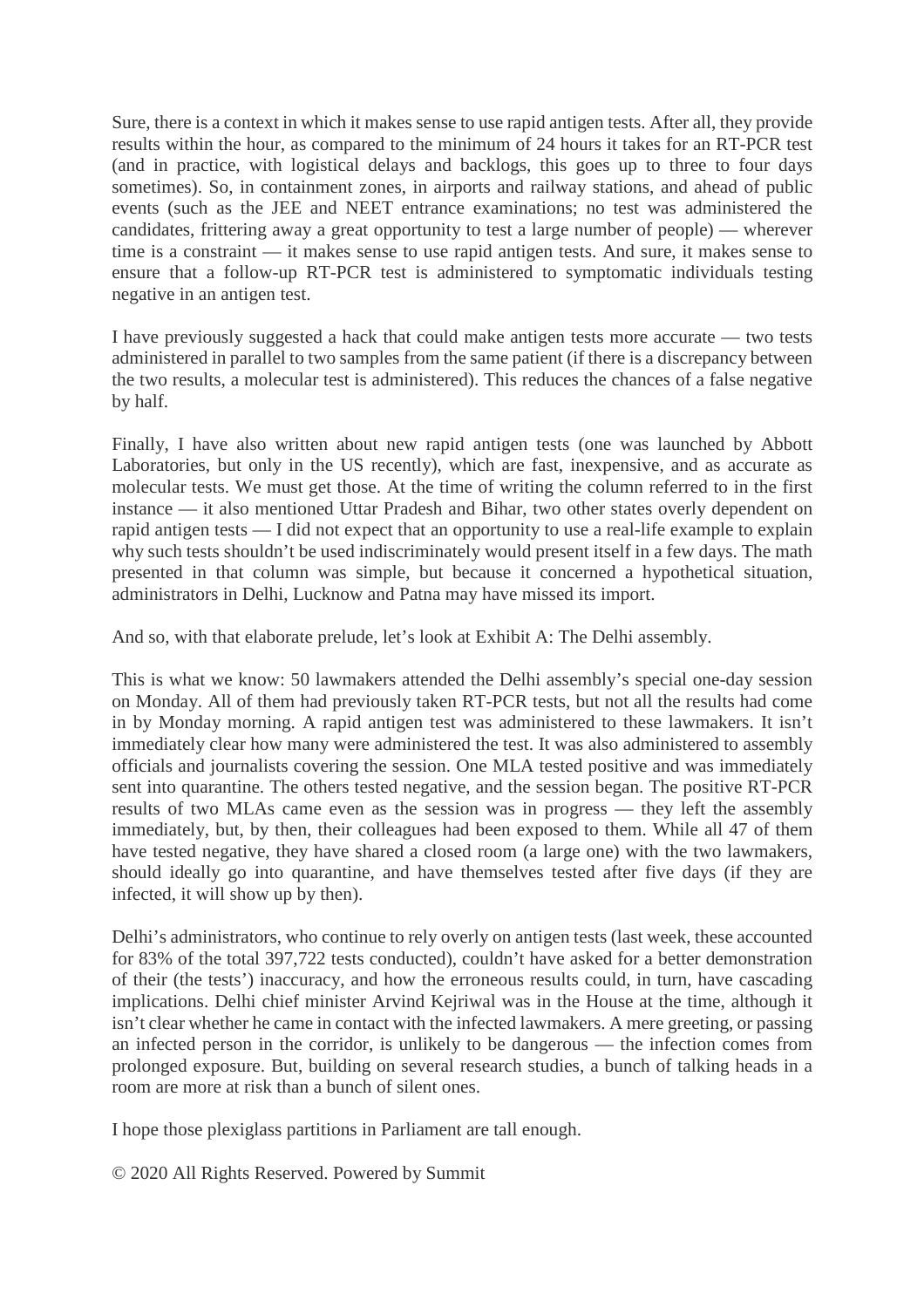Disclaimer: The contents of this website is the copyright of HT Digital Streams Limited and any downloadable version thereof, including but not limited to electronic or digital version of newspaper (e-paper) in any format, is intended for personal consumption only. Dissemination, distribution, circulation and/ or publication of any content or e-paper (pdf or otherwise) through any mode and/or on any social media platform without prior authorization/ permission/ license, is strictly prohibited.

### **New Cases (The Asian Age: 2020916)**

http://onlineepaper.asianage.com/articledetailpage.aspx?id=15106780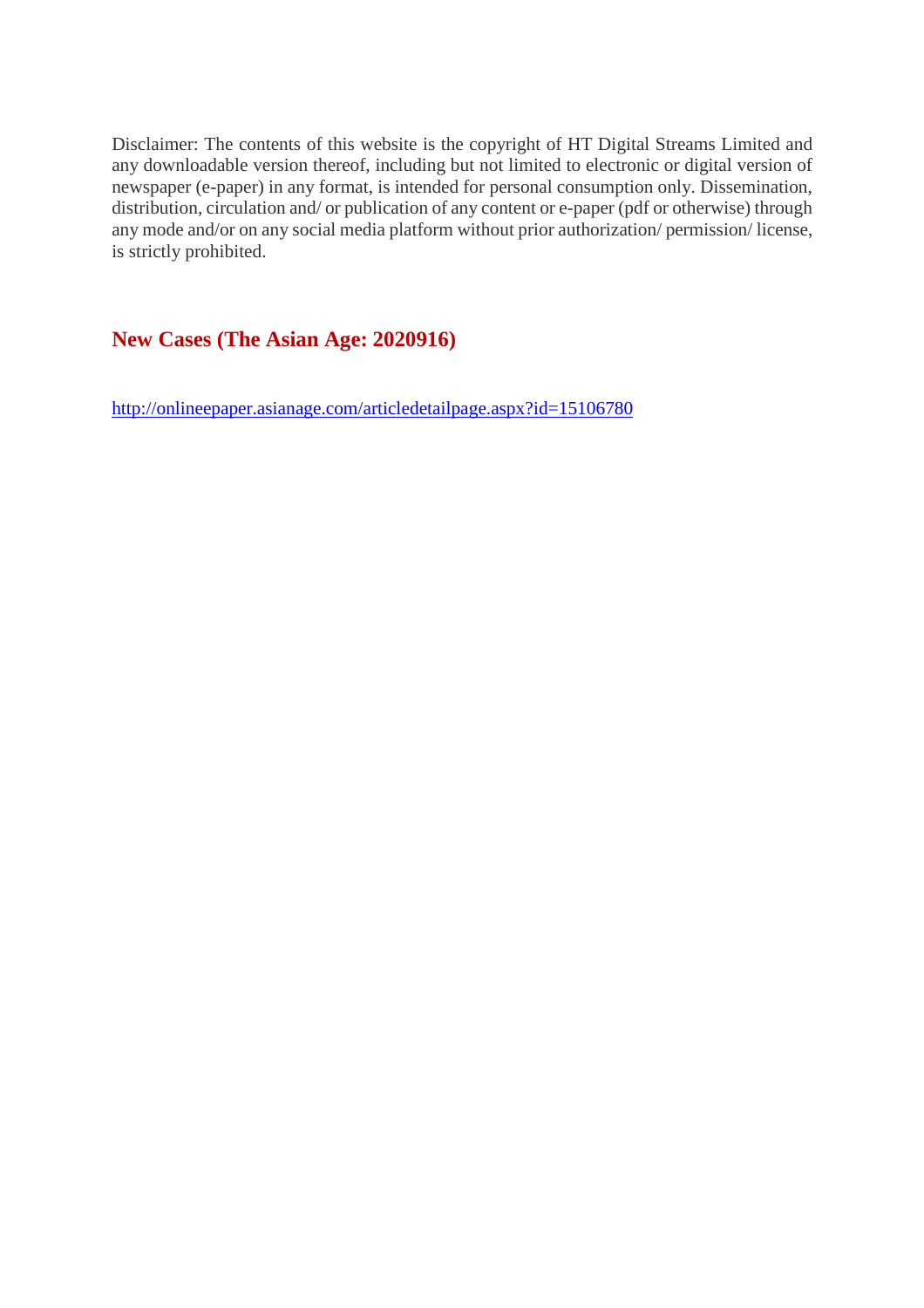

People wait outside district hospital OPD for medical consultation amid the ongoing coronavirus pandemic in Noida on Tuesday.

# Delhi records 4,263 new corona cases, total tally over 2.25 lakh

36 fatalities push death toll to 4,806 ■ Containment zones jump to 1,560

#### **AGE CORRESPONDENT** NEW DELHI, SEPT. 15

Delhi's Covid tally mounted to over 2.25 lakh after<br>4,263 fresh cases were<br>reported on Tuesday, with authorities conducting a record 62,669 tests in the national capital.

fatalities Thirty-six pushed the death toll in<br>the national capital to 4,806, according to the latest bulletin issued by the Delhi health department.

Three of these 36 deaths are from the previous<br>day.The death toll from Covid in Delhi stood at 4,770 on Monday.

The active cases tally on Tuesday rose to 29,787<br>from 28,641 on the previous day, as per the bulletin.

The Tuesday bulletin<br>said that the death toll from the coronavirus infection has risen to 4,806 and the total number of<br>cases have climbed to 2,25,796. The number of<br>containment zones in Delhi jumped to 1,560 on<br>Tuesday from 1,517 on the previous day.

The Delhi government has also significantly<br>ramped up testing in the past few days.

The number of tests con-

### Noida: 152 Covid-19 cases, tally climbs to over 10,000

Noida, Sept. 15: Uttar<br>Pradesh's Gautam Buddh Nagar on Tuesday recorded 152 new Covid cases. taking the district's infection tally to 10,482, official data showed.

The number of active cases came down to 1.928 from 1,979 on Monday and 2,008 on Sunday, according to the data released by the UP health department for a 24-hour period.

On the brighter side, 201 more patients got discharged during the period and the total number of recoveries in the district reached 8.506.

The district, adjoining Delhi, has so far recorded 48 deaths linked to the pandemic, with one of the

ducted and corresponding fresh cases reported from September 1-14 in that order are: 14,389 (1,358); 20,437 (2,024); 24,198 (2,312);<br>28,835 (2,509); 32,834 (2,737); 36,219 (2,914) 38,895 (2,973); 36,046 (3,256); 22,954 (2,077); 45,797 (3,609); 54,517 (4,039);

lowest mortality rates - $0.45$  per cent  $-$  in the state. it showed.

The recovery rate<br>improved to 81.14 per cent from 80.38 per cent on<br>Monday and 79.82 per cent on Sunday, as per the statistics. Gautam Buddh Nagar now ranks seventh among the 75 districts in the state in terms of active cases as well as in recoveries and 28th in the death toll, according to<br>the official figures.

There were 67,335 active cases across UP on Tuesday. So far, 2,52,097<br>patients have recovered across the state, while the death toll linked to Covid climbed to 4,604, the data showed.  $-PTI$ 

58,340 (4,308); 60,580 (4,266); 60.076 (4,321); 56,656 (4,235) and 44,884 (3,229).

On Tuesday again, over 4,000 cases were recorded for the 62,669 tests conducted the previous day.

The number of rapidantigen tests conducted on Monday stood at 52,271<br>while the RT-PCR, while the RT-PCR,<br>CBNAAT and True NAAT tests figures were 10,398 in all adding to 62,669,<br>according to the Tuesday bulletin.

The number of tests done per million, as on Tuesday was over 1.18 lakh while the total number of tests stood at over 22.46 lakh.

The positivity rate on Tuesday stood at 6.8 per<br>cent while the recovery rate was over 84 per cent, the bulletin said, adding that the case fatality rate stood at 2.13 per cent.

Health Minister Satyendar Jain in a meeting with medical directors and medical superintendents of all Delhi government hospitals reviewed the status of testing.

Meanwhile, Delhi chief<br>ecretary Vijay Dev secretary Vijay Dev<br>reviewed Covid-19 management along with district magistrates in a meeting, according to the bulletin.

Since August 18, cases again have been coming in four-figure count in the city. According to the bulletin, out of the total number of beds in Covid hospitals, 7,824 are vacant.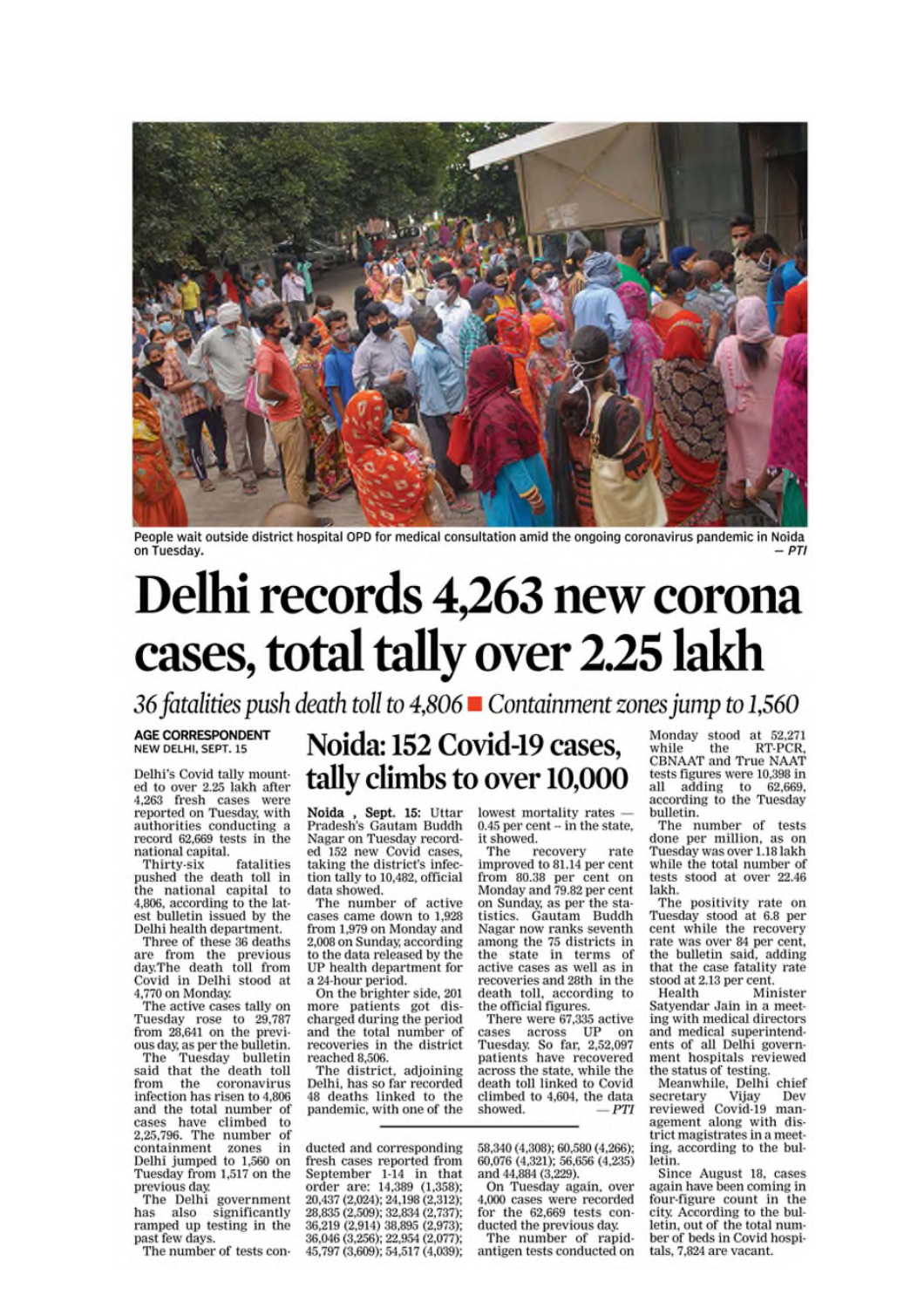### **Total Covid Tally (The Asian Age: 2020916)**

http://onlineepaper.asianage.com/articledetailpage.aspx?id=15106831

### ■ Total Covid tally nears 50L mark ■ Recovery rate at 78.28% 84K new cases in India in 24

**VINEETA PANDEY** with agency inputs NEW DELHI, SEPT. 15

With close to 84,000 fresh cases, India on Tuesday moved closer to the mark of 50 lakh overall cases of novel coronavirus. Till Tuesday morning, the<br>tally, as per the Union health ministry, was over<br>49.30 lakh while the total number of deaths went past 80,000 with 1,054 new fatalities due to the virus. Covid cases in India have

crossed 50 lakh as per Covid19India.org

However, the recoveries too have been equally high with more than 38.59 lakh



patients cured, taking the recovery rate to 78.28 per cent. According to Johns Hopkins University data. India has the highest recoveries in the world, followed by Brazil, the<br>United States, Russia, Colombia and South Africa. Union health secretary Rajesh Bhushan the<br>number of active cases  $(9,90,061)$  are only one-fifth or 20 per cent of the total cases (38,59,399) and there are 14 states and Union territories where the number of active cases are less<br>than 5,000 and only four states have more than<br>50,000 active cases. He underlined that India's Covid-19 deaths per million population at 58 is also amongst the lowest in the world and the global average is 118.

Amid reported cases of re-infection of coron-<br>avirus in fully cured persons, director general of<br>the ICMR, Dr Balram Bhargava said the cases of reinfection was very rare. "We have reinfection in many other illness too. So can have re-infection of Covid as well, but it is not a matter of major concern because wherever it has happened, it has been

mappered, it has been<br>mild," Dr Bhargava said.<br>Talking about India's Covid-19 fight, he said, "If you look at the countries of Europe and the US, they had a peak and then they came down and during that peak whether it was<br>Spain, the UK or Sweden or Italy, there were a huge number of mortalities.

### **Asymptomatic COVID-19 reinfection**

**Scientists document cases of asymptomatic COVID-19 reinfection (The Hindu: 2020916)**

https://www.thehindu.com/sci-tech/health/scientists-document-cases-of-asymptomatic-covid-19-reinfection/article32613251.ece

Research report appears on a pre-print server and hasn't been peer-reviewed. You have reached your limit for free articles this month.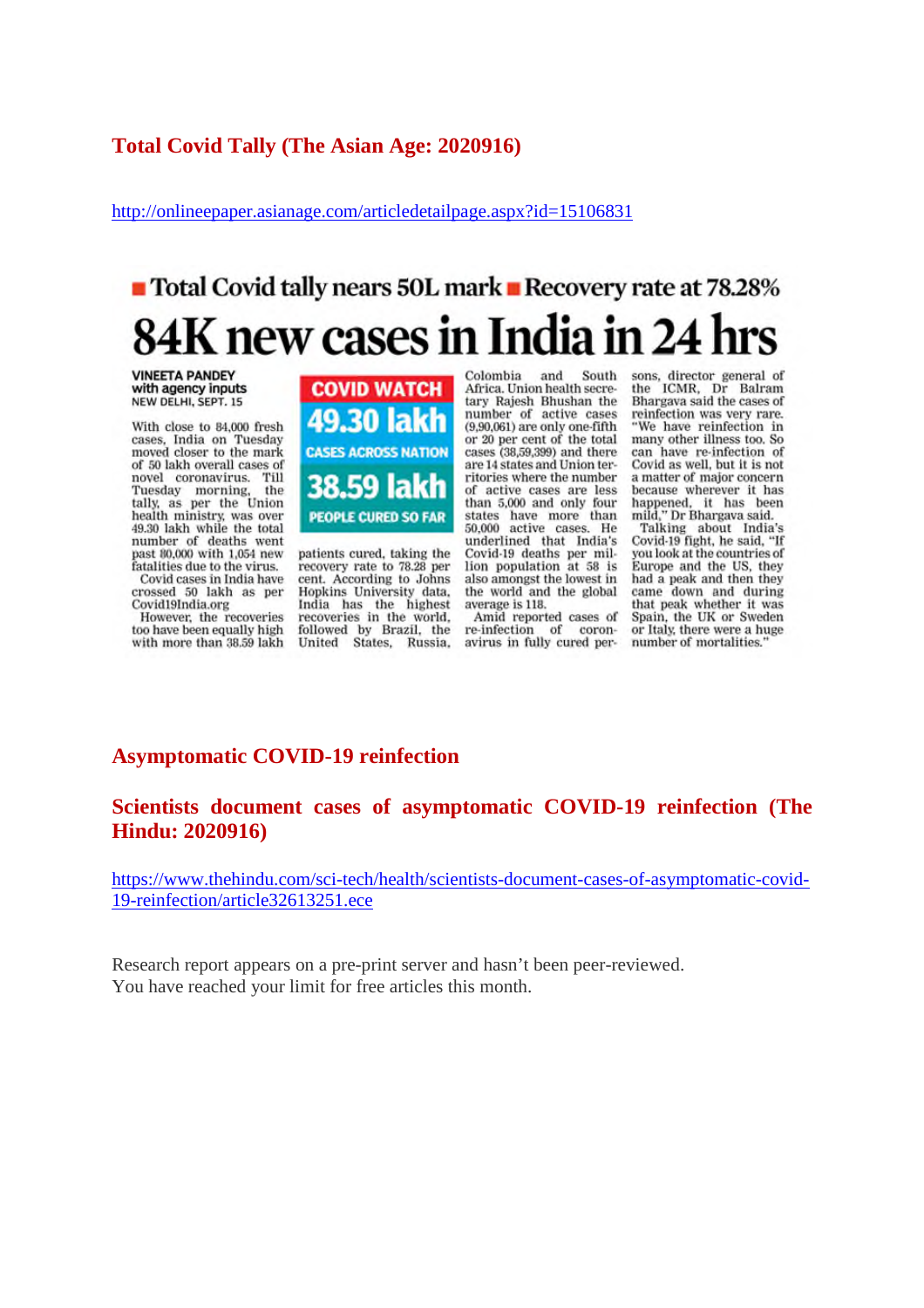### **The lost art of breathing right**

### **Experts remind us of basic breathing techniques we've forgotten (The Hindu: 2020916)**

https://www.thehindu.com/sci-tech/health/how-to-breathe-right/article32599407.ece

Unless we have asthma or a lung infection, breathing is something we take for granted. But according to Dr Sundeep Salvi, a pulmonologist in Pune, "breathing nourishes our body with oxygen that generates 90% of the body's energy; only 10% comes from the food we eat and the water we drink." The main problem, he says, is that we forget our natural way of breathing as we age, and breathe shallowly.

### **Health Care Services**

### **35 doctors from top Mumbai hospitals to help BMC run jumbo C (The Times of India: 2020916)**

Read more at: https://mumbaimirror.indiatimes.com/coronavirus/news/top-doctors-to-help-bmc-runmumbais-jumbo-covidcentres/articleshow/78137435.cms?utm\_source=contentofinterest&utm\_medium=text&utm\_ campaign=cppst

### **Pandemic**

### **Vaccines won't end pandemic quickly unless delivered equitably: Gates (New Kerala: 2020916)**

https://www.newkerala.com/news/2020/164158.htm

Even as the world is rushing for solutions to fight Covid-19, developing and manufacturing vaccines will not end the pandemic quickly unless they are delivered equitably, warn Bill and Melinda Gates.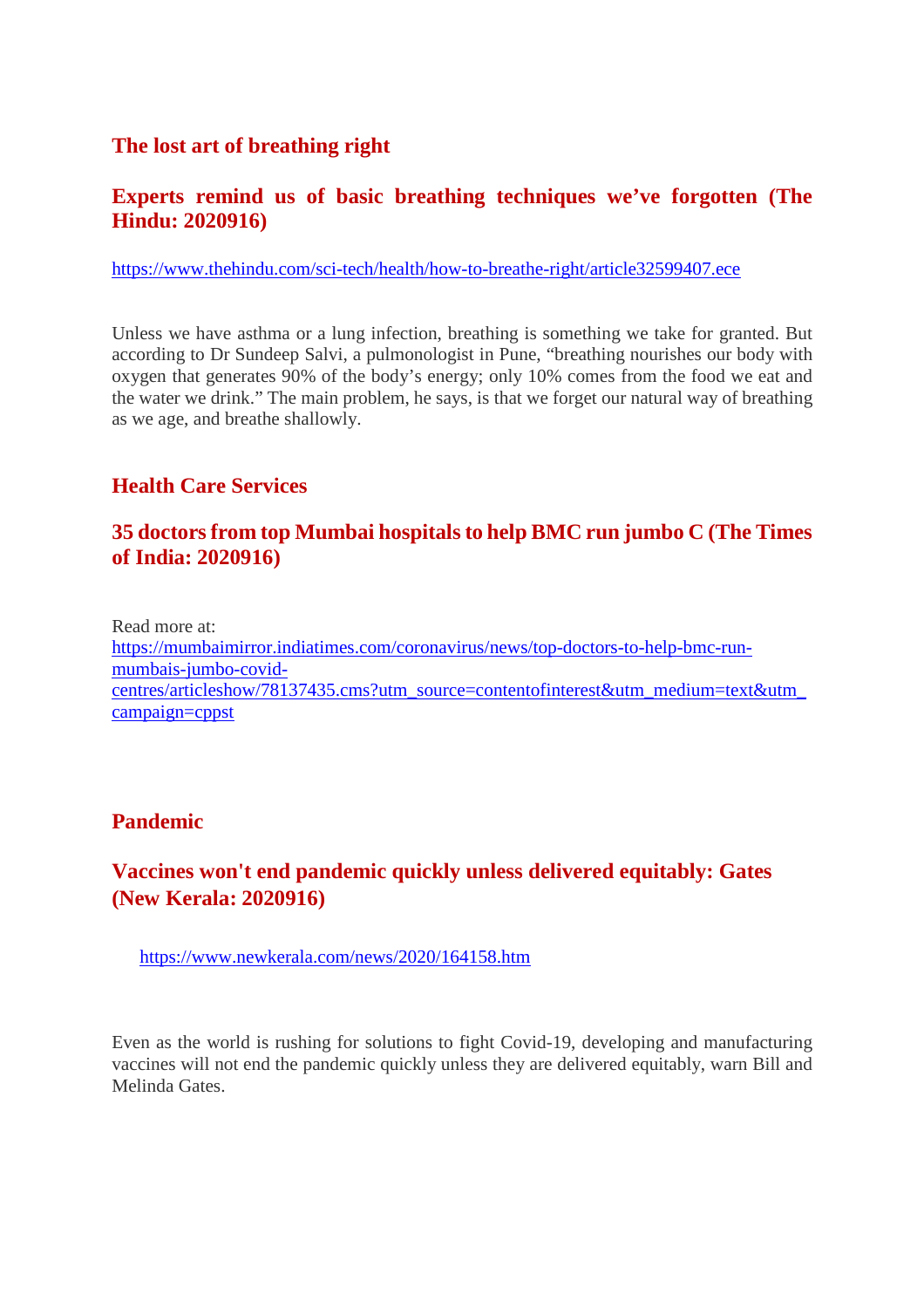According to a projection by Northeastern University, if rich countries buy up the first two billion doses of vaccine instead of making sure they are distributed equitably, then almost twice as many people could die from Covid-19.

"Researchers are very close to developing safe, effective coronavirus vaccines, but breakthrough science must be met by breakthrough generosity," Melinda Gates said in a statement.

"We need leaders in government and the pharmaceutical industry to ensure that everyone, regardless of where they live, can access these vaccines. And we're hopeful that will happen."

However, according to the fourth annual Goalkeepers Report released by the Bill iamp; Melinda Gates Foundation on Monday the world has regressed by nearly every indicator because of Covid-19.

Because of the pandemic, extreme poverty has increased by seven per cent, said the report.

Vaccine coverage, a good proxy measure for how health systems are functioning, is dropping to levels last seen in the 1990s, setting the world back about 25 years in 25 weeks.

The report showed how economic damage has reinforced inequities and derailed achievement of the UN Sustainable Development Goals.

The ripple effects of COVID-19 have stopped 20 years of progress toward these global goals, said the report.

### **Coronavirus re-infection**

### **Coronavirus re-infection is very rare: ICMR DG (New Kerala: 2020916)**

https://www.newkerala.com/news/2020/164135.htm

The Indian Council of Medical Research (ICMR) DG Dr Balram Bhargava said on Tuesday said that re-infection with coronavirus is very rare.

"Re-infection is very rare with COVID-19. We have seen re-infection occurs in case of measles and (if) someone gets measles, he needs to be protected all his life from measles even though he generates certain anti-bodies," Dr Bhargava said at a press conference.

"Similarly, we can have re-infection in COVID-19 as it is being described by the case in Hong Kong. It is not a matter of concern. One point be noted that whenever re-infection occurs, earlier symptoms would have been mild, Dr Bhargava said.

A Hong Kong man, who recovered from COVID-19 was infected again four-and-a-half months later after the first infection in the first documented instance of human re-infection last month, researchers at the University of Hong Kong reported.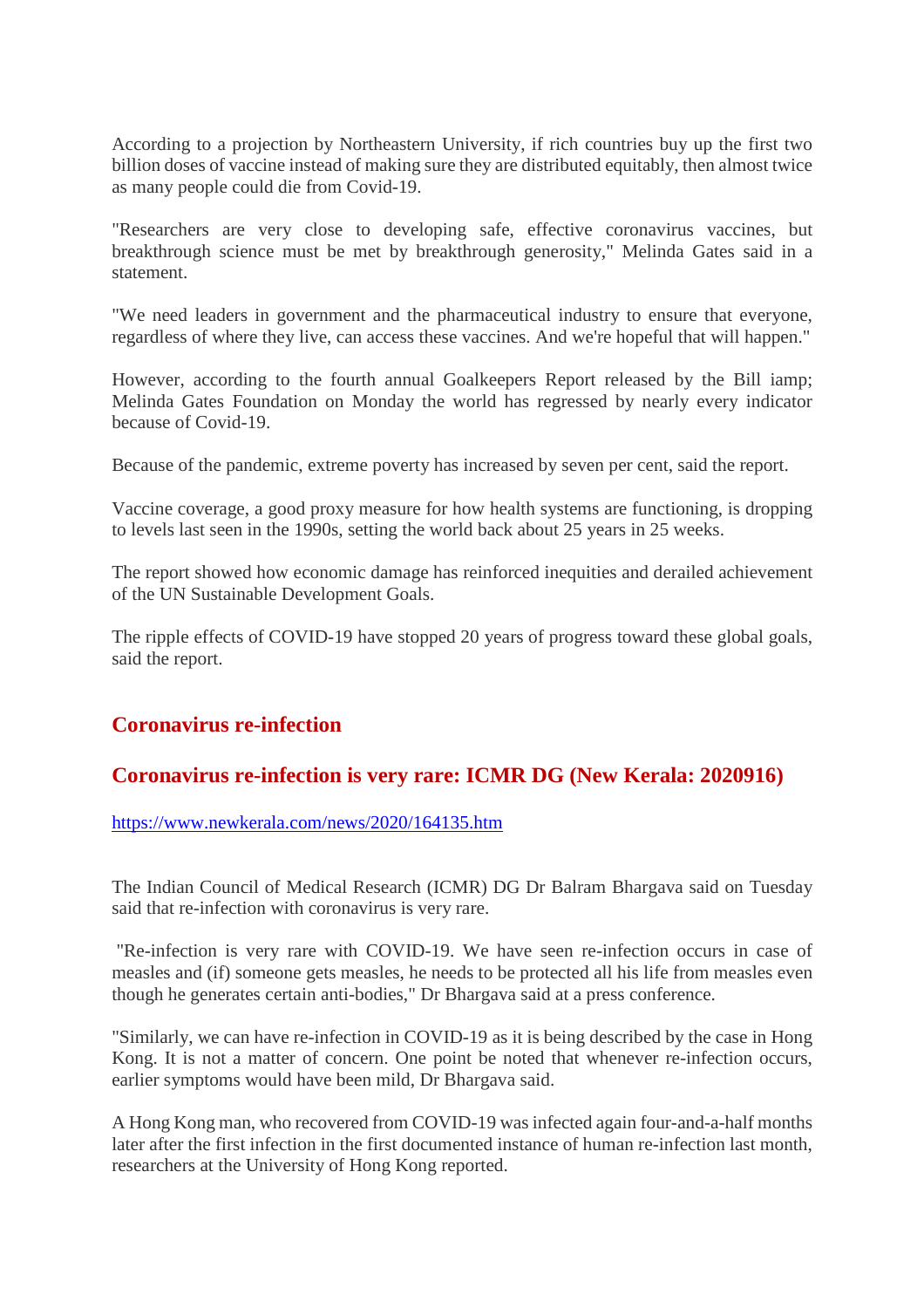The expert group at Centre for Disease Control (CDC), US Department of Health, in its guidance note recently said that "re-infection with SARS-CoV-2 has not yet been definitively confirmed in any recovered persons to date. If, and if so when, persons can be re-infected with the SARS-CoV-2 remains unknown and is a subject of investigation."

However, this does not mean that people once infected with the virus can be said to have developed immunity against re-infection, it said

In India over 38.5 lakh persons have recovered from COVID-19, one of the highest in the world, Health Ministry said on Tuesday.

The ministry has said that the country has consistently maintained a low and declining Case Fatality Rate (1.64 per cent) and it is far below the global average of 3.2 per cent and that of many other countries. The aim is to achieve a national CFR of less than one per cent.

"US and countries of Europe had a peak, then they came down and there is a second wave occurring there. We learnt from that. We distributed the curve in a way that we did not have many deaths. It was because we had an effective lockdown, we did not have a huge peak at all," Dr Bhargava said.

### **Turmeric supplement**

### **Turmeric supplement effective in osteoarthritis knee pain: Study (New Kerala: 2020916)**

https://www.newkerala.com/news/2020/164100.htm

An extract of Curcuma longa (CL) or turmeric has been found to be more effective than placebo for reducing knee pain in patients with knee osteoarthritis, say researchers.

Osteoarthritis is the most common form of arthritis, affecting millions of people worldwide. It occurs when the protective cartilage that cushions the ends of bones wears down over time.

Although osteoarthritis can damage any joint, the disorder most commonly affects joints in the hands, knees, hips and spine.

According to the study, published in the journal Annals of Internal Medicine, turmeric, however, does not affect the structural aspects of knee osteoarthritis, such as swelling or cartilage composition assessed using MRI.

"Despite its large disease burden, no approved disease-modifying drugs currently are available to treat osteoarthritis," said study authors from the University of Tasmania in Australia.

Common treatments, such as acetaminophen and nonsteroidal anti-inflammatory drugs have only mild to moderate effects and are associated with adverse events.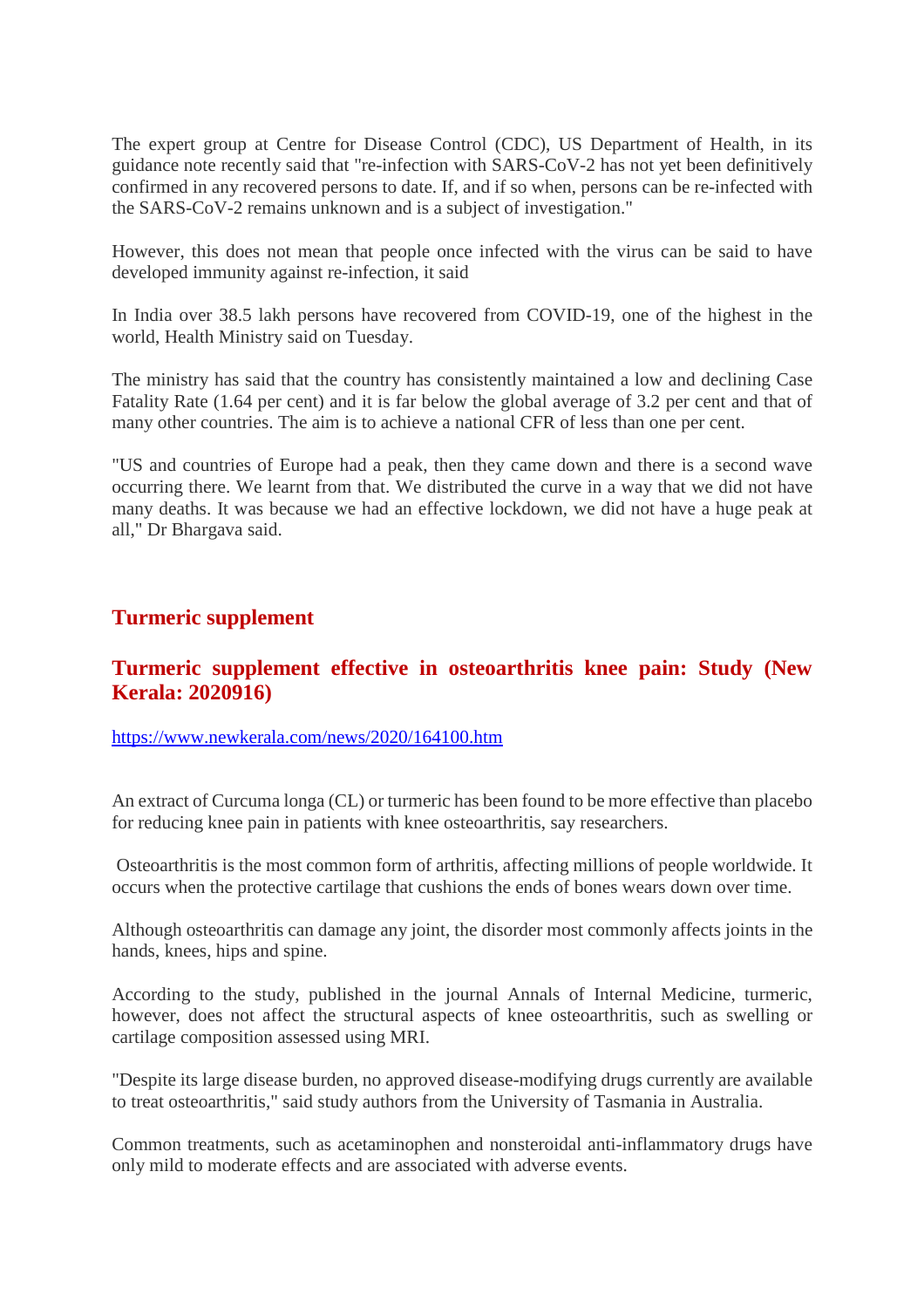As such, an urgent need exists for safer and more effective drugs to treat osteoarthritis.

For the current findings, the research team randomly assigned 70 participants with symptomatic knee osteoarthritis and ultrasound evidence of effusion (swelling inside the knee joint) to receive either two capsules per day of CL or matched placebo for 12 weeks to determine the efficacy of CL for reducing knee symptoms and joint swelling.

Changes in pain and knee effusion-synovitis volume were assessed by a standardized questionnaire and MRI, respectively, over 12 weeks.

The researchers also looked for changes in cartilage composition, pain medication usage, quality of life, physical performance measures, and adverse events.

After 12 weeks, they found that patients taking the turmeric supplements reported less pain than those in the placebo group with no adverse events.

Besides, participants in the turmeric group consumed fewer pain medications compared to the participants in the placebo group.

There was no difference in the structural aspects of knee osteoarthritis between the groups.

Due to the modest effect of the turmeric extracts on knee pain, a small sample size of the study, short-duration of follow-up and the single research centre, the researchers suggest that multicenter trials with larger sample sizes and longer duration of follow-up are needed to assess the clinical significance of their findings.

### **Artificial intelligence system**

### **Researchers develop artificial intelligence system to help better select embryos for implantation (New Kerala: 2020916)**

https://www.newkerala.com/news/2020/164047.htm

Investigators from Brigham and Women's Hospital and Massachusetts General Hospital are developing an artificial intelligence system with the goal of improving IVF success by helping embryologists objectively select embryos most likely to result in a healthy birth.

Using thousands of embryo image examples and deep-learning artificial intelligence (AI), the team developed a system that was able to differentiate and identify embryos with the highest potential for success significantly better than 15 experienced embryologists from five different fertility centres across the United States. The results of their study are published in eLife.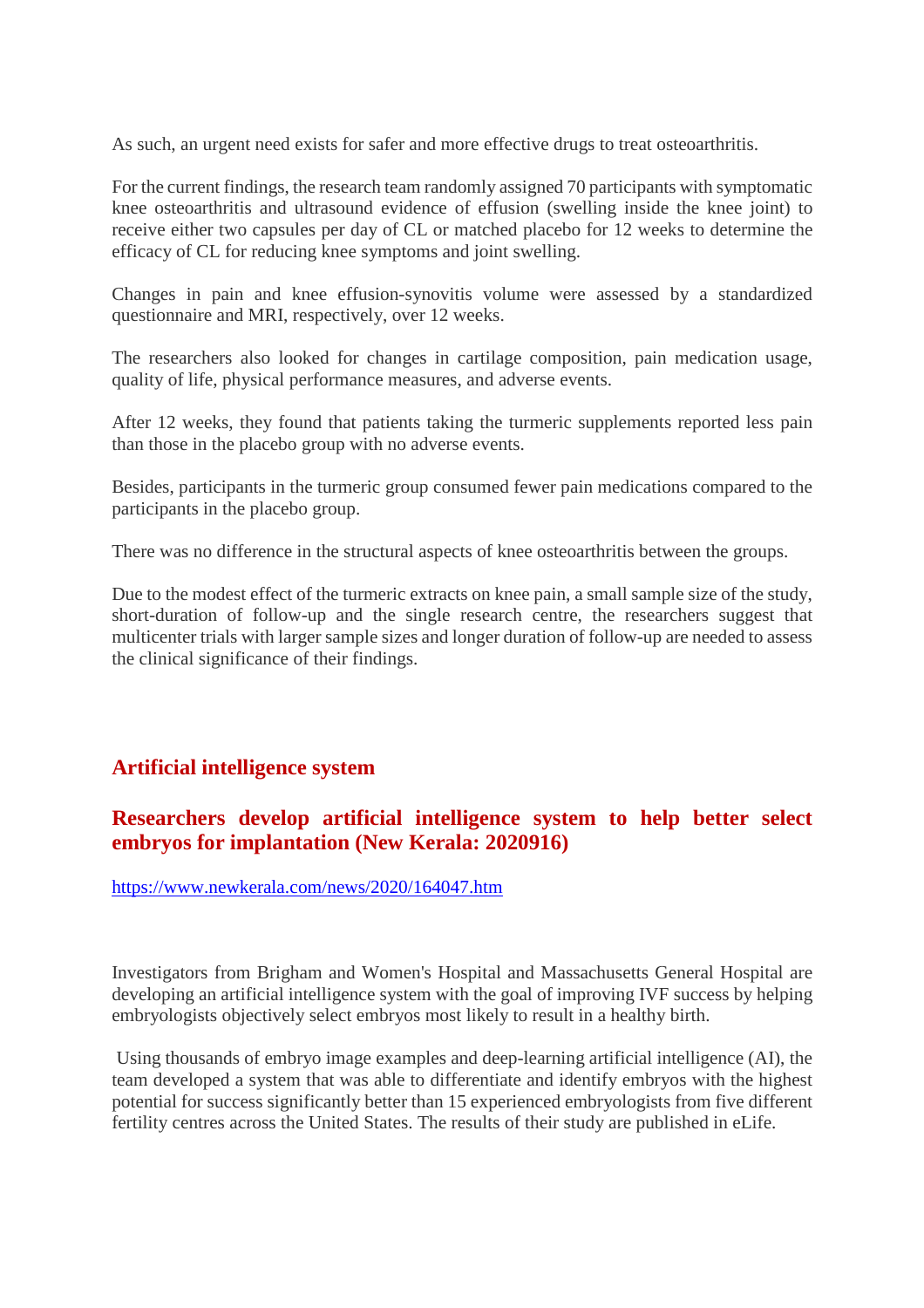For many people who are struggling to conceive, in-vitro fertilization (IVF) can offer a lifechanging solution. But the average success rate for IVF is only about 30 per cent.

"We believe that these systems will benefit clinical embryologists and patients," said corresponding author Hadi Shafiee, PhD, of the Division of Engineering in Medicine at the Brigham. "A major challenge in the field is deciding on the embryos that need to be transferred during IVF. Our system has tremendous potential to improve clinical decision making and access to care."

Currently, the tools available to embryologists are limited and expensive, and most embryologists must rely on their observational skills and expertise. Shafiee and colleagues are developing an assistive tool that can evaluate images captured using microscopes traditionally available at fertility centres.

"There is so much at stake for our patients with each IVF cycle. Embryologists make dozens of critical decisions that impact the success of a patient cycle. With assistance from our AI system, embryologists will be able to select the embryo that will result in a successful pregnancy better than ever before," said co-lead author Charles Bormann, PhD, MGH IVF Laboratory director.

The team trained the AI system using images of embryos captured at 113 hours postinsemination. Among 742 embryos, the AI system was 90 per cent accurate in choosing the most high-quality embryos. The investigators further assessed the AI system's ability to distinguish among high-quality embryos with the normal number of human chromosomes and compared the system's performance to that of trained embryologists. The system performed with an accuracy of approximately 75 per cent while the embryologists performed with an average accuracy of 67 per cent.

The authors note that in its current stage, this system is intended to act only as an assistive tool for embryologists to make judgments during embryo selection.

"Our approach has shown the potential of AI systems to be used in aiding embryologists to select the embryo with the highest implantation potential, especially amongst high-quality embryos," said Manoj Kumar Kanakasabapathy, one of the co-lead authors.

Researchers develop artificial intelligence system to help better select embryos for implantation Liked This Article? Be The First To Share it!

### **Fertility**

### **Leading gynaecologists and infertility experts across NCR-Delhi have opined that amid the coronavirus pandemic, a host of factors are at play that are advantageous to the couples eager to start a family. (New Kerala: 2020916)**

https://www.newkerala.com/news/2020/163954.htm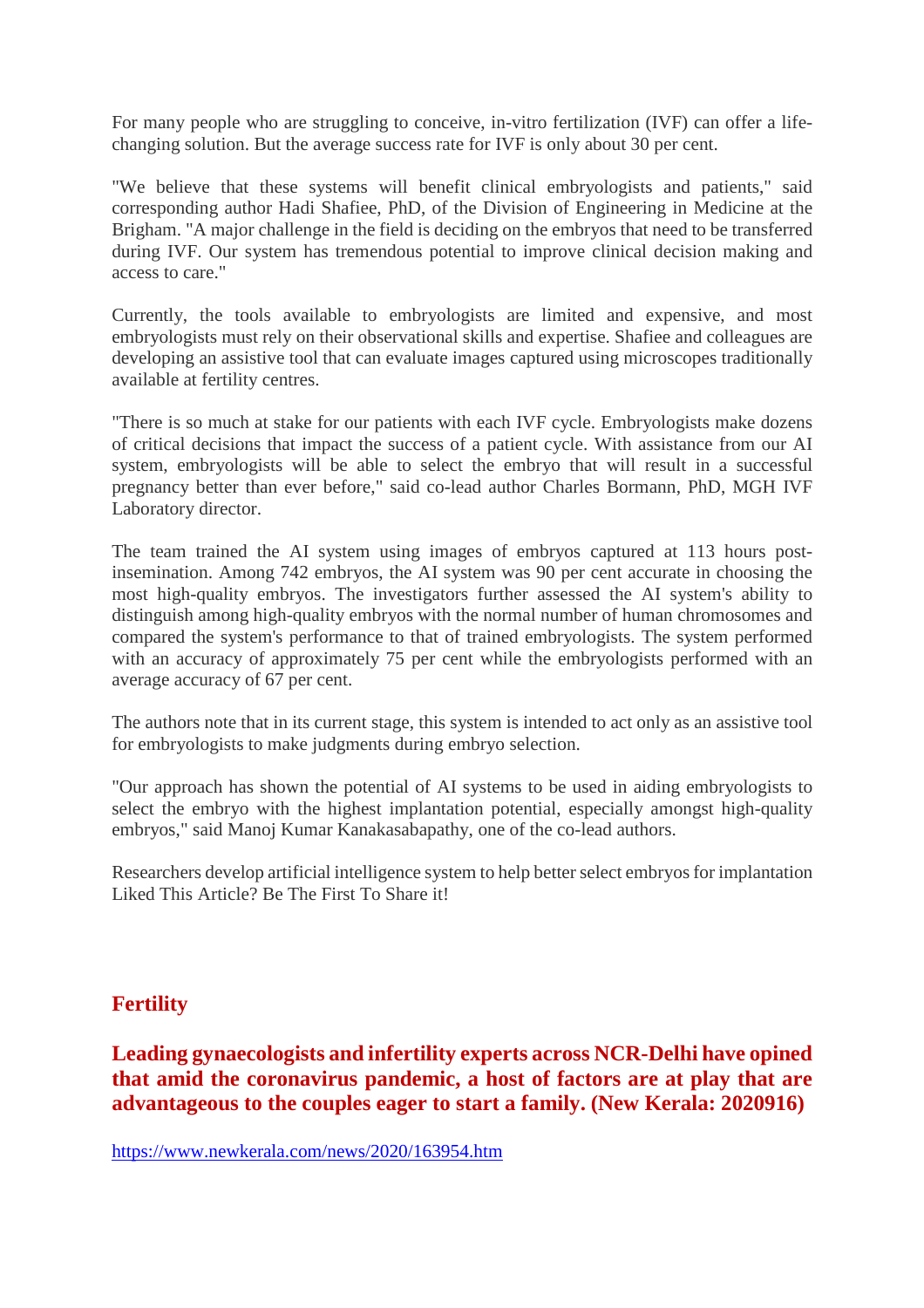They said remote working is the "best time to conceive" as the couples are now getting enough of a comfortable environment to plan their future, besides facing less stress without the earlier long commuting hours and striking a balance in professional and personal lives.

Dr Akta Bajaj, Senior Consultant-Obstetrics and Gynaecology at New Delhi's Ujala Cygnus Healthcare Services, said that she has been witnessing a surge in pregnant patients in the last couple of months in her hospital OPDs. The doctor said that these patients were mostly those who faced problems earlier in conceiving because of immense stress.

"Owing to the coronavirus pandemic, mostly couples are confined to the comfort of their homes, experiencing low stress and spending more time together. They are utilising this time for family planning. In our hospital too, we have been seeing a lot of couples who earlier had trouble conceiving, but have conceived in the last three-four months," Dr Bajaj added.

Dr Manpreet Sodhi, Consultant-Obstetrics and Gynaecology at Paras Hospitals in Gurugram, explained why couples experienced infertility in the pre-COVID times. "If we see the precoronavirus times, the couples had no work-life balance... quality time needed to plan pregnancy was not there. So, it was seen that most couples could not plan a baby at the right time because of the tremendous work pressure."

She added "Nowadays, they are getting time to strike a balance between work and life as they are mostly at home; so it is a good time for those who were planning a baby for a long time. They can try and conceive at this point of time," said Dr Sodhi.

Apart from remote working, without the stress of daily commuting, the couples are more relaxed than normal times. Remote working also gives a chance to exercise together -- it has been seen that having a 'buddy' motivates people better to take up an exercise as a routine.

This model is also very helpful for stress-relieving activities like yoga and meditation. This, in turn, is good for the health of both the partners. It is important to limit work hours from spilling over and affect non-working hours.

New couples can use that time to know each other better - getting at ease with each other is very important for the parents-to-be, said Dr Amita Shah, Senior Consultant and Head of Obstetrics and Gynaecology at Columbia Asia Hospital in Palam Vihar.

Dr Sandeep Chadha, Obstetrician and Gynaecologist, Motherhood Hospital, Noida, felt that this is the ideal time for those wishing to conceive because air quality is at its best. Since there is hardly any pollutant in the air, it is safe for both the mother and her child, he pointed out.

"Women are in a more comfortable environment as they are working from home. When a woman is expecting and gets such a comfortable environment, it is good for her health. Sometimes facing the computer screen for a long time makes them nauseated. They are more relaxed at home and can eat small meals in between. Even other family members are there to take care of her. There is nothing to be frightened about if you are expecting during the pandemic times because coronavirus does not get transmitted to the baby easily. Pregnant women just need to adhere to all COVID-19 guidelines because their immunity levels are low," said Dr Chadha.